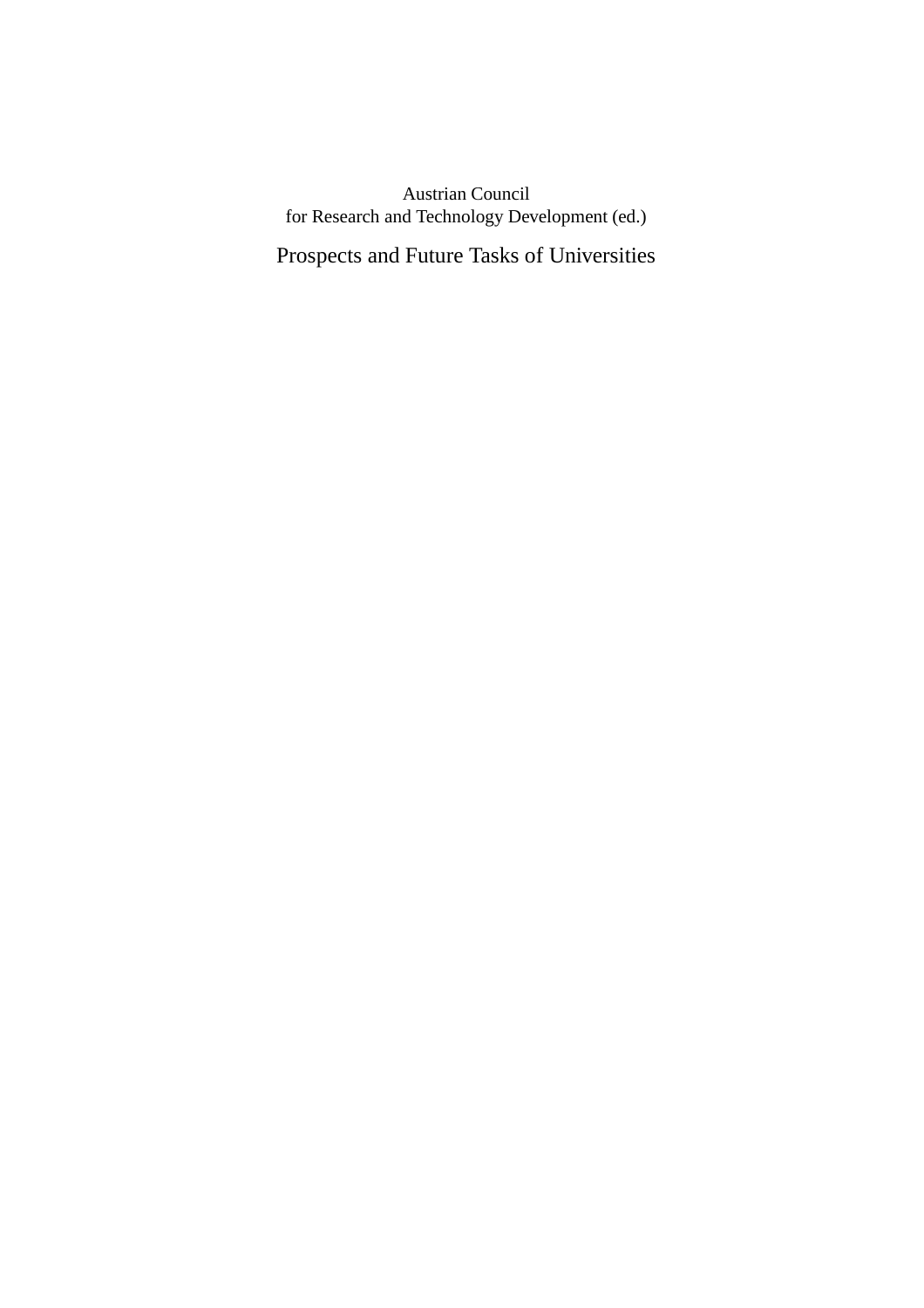# Authors:

Hannes Androsch, Bilal Barakat, Gerald Bast, Mats Benner, Günther Burkert, Jörg Dräger, Daniel Fallon, Ulrike Felt, Max Fochler, Julius David Friedrich, Johannes Gadner, Anton Graschopf, Anita Gufler, Markus Hengstschläger, Thomas Henzinger, Bettina Hölker, Helmut Holzinger, Dieter Imboden, Wolfgang Knoll, Wilhelm Krull, Gertraud Leimüller, Dieter Lenzen, Antonio Loprieno, Wolfgang Lutz, Lisa Mordhorst, Ruth Müller, Ulrich Müller, Helga Nowotny, Hans Pechar, Elmar Pichl, Wolfgang Rohe, Sylvia Schwaag Serger, Peter Scott, Klara Sekanina, Sascha Spoun, Michael Stampfer, Hans Sünkel, Antje Tepperwien, Marijk van der Wende, Oliver Vitouch, Claudia von der Linden, Sebastian Weiner, Barbara Weitgruber, Georg Winckler, Martin Wirsing, Karl Wöber.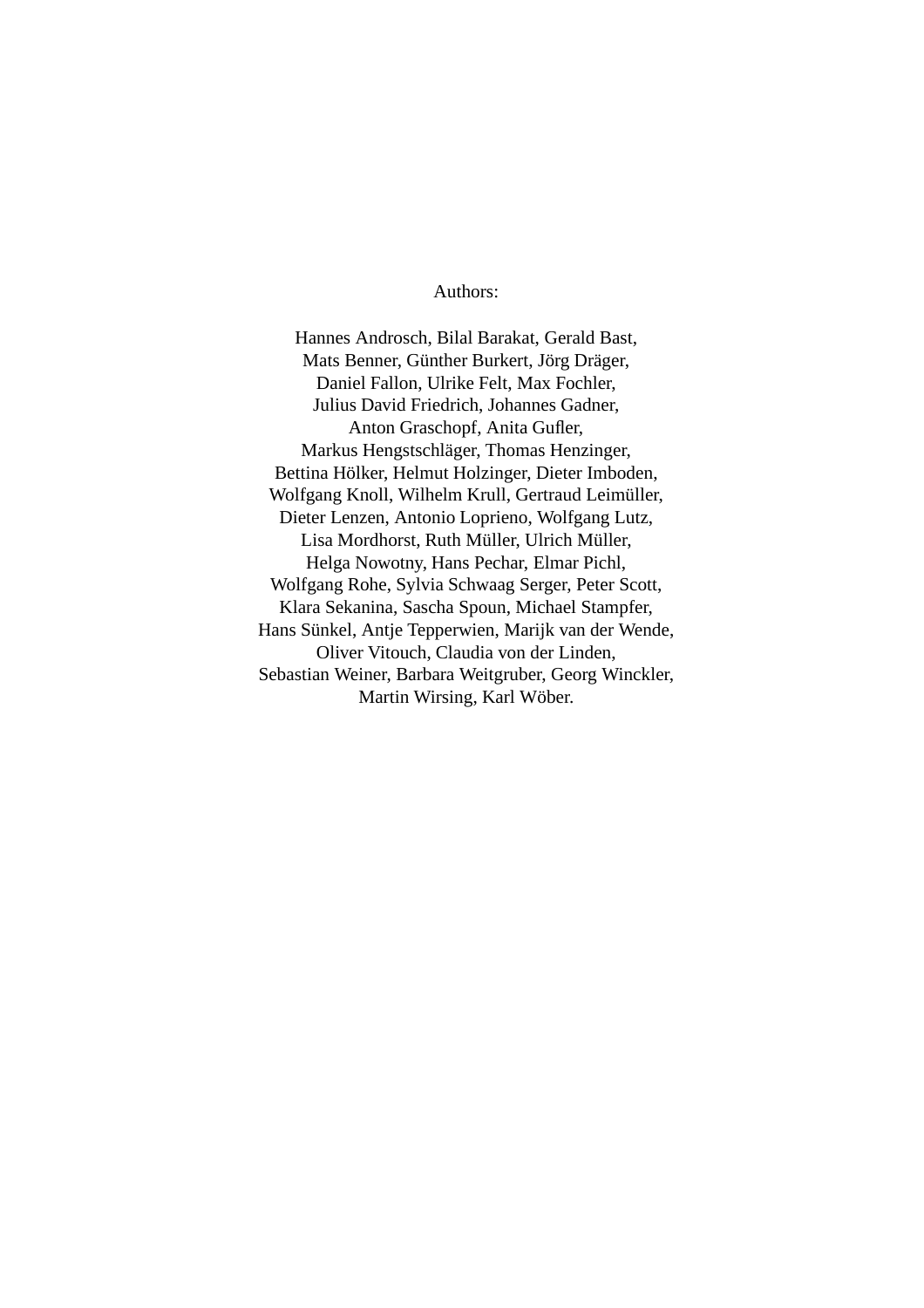Austrian Council for Research and Technology Development (ed.)

# Prospects and Future Tasks of Universities

Digitalization – Internationalization – Differentiation

LIT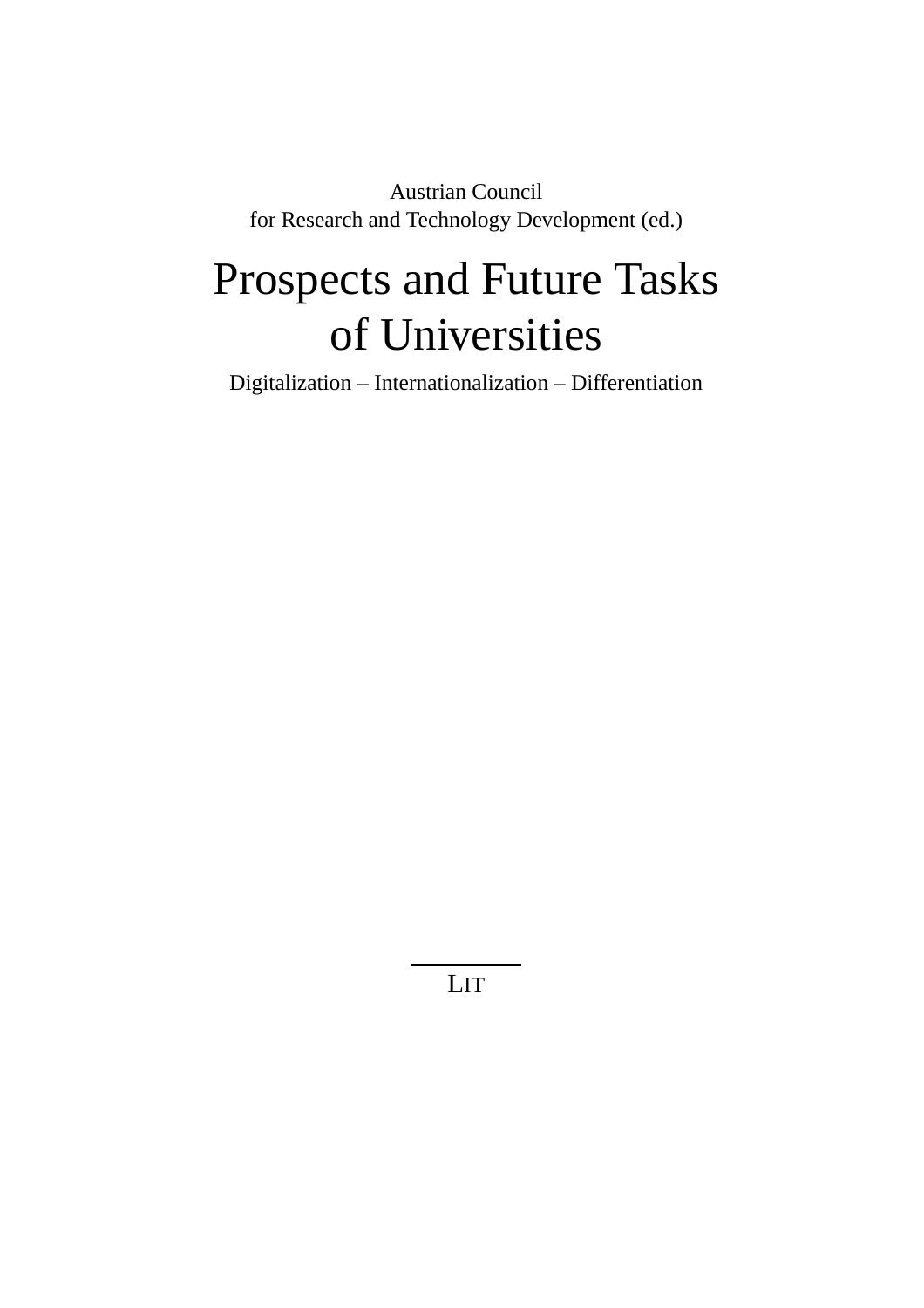Project management: Anton Graschopf

Austrian Council for Research and Technology Development http://www.rat-fte.at/ office@rat-fte.at

Text credits, figures and tables: Copyright of the individual articles is held by the authors.

**Bibliographic information published by the Deutsche Nationalbibliothek** The Deutsche Nationalbibliothek lists this publication in the Deutsche Nationalbibliografie; detailed bibliographic data are available on the Internet at http://dnb.d-nb.de.

ISBN 978-3-643-90937-4 (hc.) ISBN 978-3-643-95937-9 (PDF)

**A catalogue record for this book is available from the British Library**

© LIT VERLAG GmbH & Co. KG Wien, Zweigniederlassung Zürich 2017 Klosbachstr. 107 CH-8032 Zürich Tel. +41 (0) 44-251 75 05 E-Mail: zuerich@lit-verlag.ch http://www.lit-verlag.ch **Distribution:** In the UK: Global Book Marketing, e-mail: mo@centralbooks.com

In North America: International Specialized Book Services, e-mail: orders@isbs.com In Germany: LIT Verlag Fresnostr. 2, D-48159 Münster Tel. +49 (0) 2 51-620 32 22, Fax +49 (0) 2 51-922 60 99, e-mail: vertrieb@lit-verlag.de

In Austria: Medienlogistik Pichler-ÖBZ, e-mail: mlo@medien-logistik.at e-books are available at www.litwebshop.de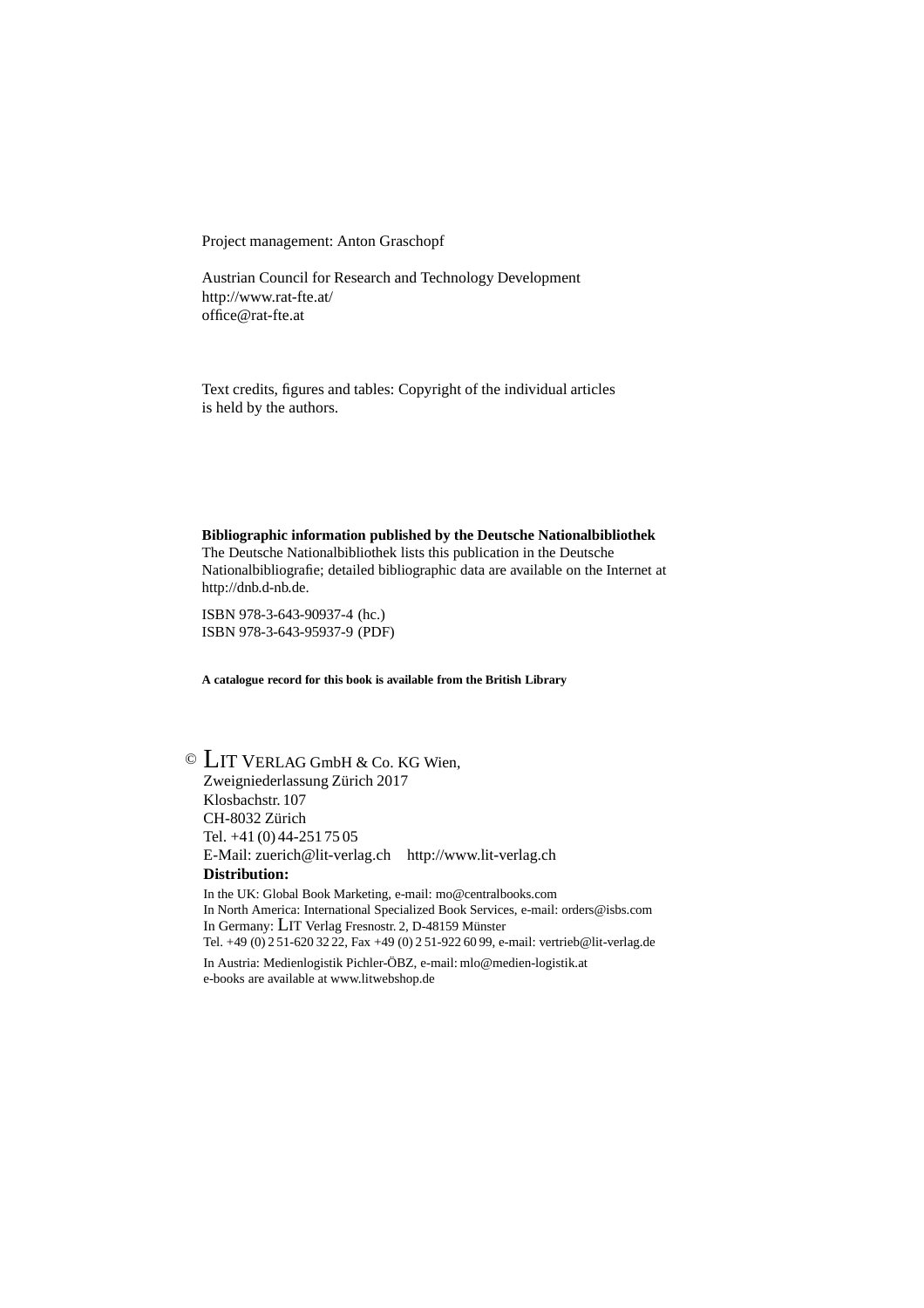# **CONTENTS**

|                | Preface                           | Hannes ANDROSCH, Markus HENGSTSCHLÄGER, Anton GRASCHOPF                                                                                                                   | $\mathbf{1}$ |  |  |
|----------------|-----------------------------------|---------------------------------------------------------------------------------------------------------------------------------------------------------------------------|--------------|--|--|
| $\mathbf{I}$ . | DEVELOPMENT, IMPORTANCE AND TASKS |                                                                                                                                                                           |              |  |  |
|                | $\mathbf{1}_{\cdot}$              | What do we want from our universities?<br>Dieter M. IMBODEN & Wolfgang ROHE                                                                                               |              |  |  |
|                | 2.                                | $\mathbb{R}$ e-imagining and re-legitimising the university – where past<br>and future imaginaries meet<br>Ulrike FELT, Maximilian FOCHLER, Ruth MÜLLER,<br>Helga NOWOTNY | 25           |  |  |
|                | 3.                                | The future of the university calls for a paradigm change<br><b>Gerald BAST</b>                                                                                            | 43           |  |  |
|                | 4.                                | Animating the Value of the Liberal Arts for the University of<br>the Future<br><b>Daniel FALLON</b>                                                                       | 53           |  |  |
|                | 5.                                | The Development Of Tertiary Attainment – Statistical<br><b>Scenarios For The Coming Decades</b><br>Bilal BARAKAT & Wolfgang LUTZ                                          | 67           |  |  |
|                | 6.                                | Value-able Universities:<br>An Answer to Globalization and Digitalization<br>Günther R. BURKERT & Barbara WEITGRUBER                                                      | 81           |  |  |
| II.            |                                   | ORGANIZATION, MANAGEMENT AND GOVERNANCE                                                                                                                                   |              |  |  |
|                | 7.                                | Autonomy in contemporary higher education: Extent –<br>International Comparison – Concept – History – Future<br><b>Dieter LENZEN</b>                                      | 97           |  |  |
|                | 8.                                | Can Autonomous Swarm Intelligence Bring About an Overall<br>Profile of the System?<br><b>Elmar PICHL</b>                                                                  | 115          |  |  |
|                | 9.                                | Excellence, Relevance and Critique<br>Antonio LOPRIENO                                                                                                                    | 127          |  |  |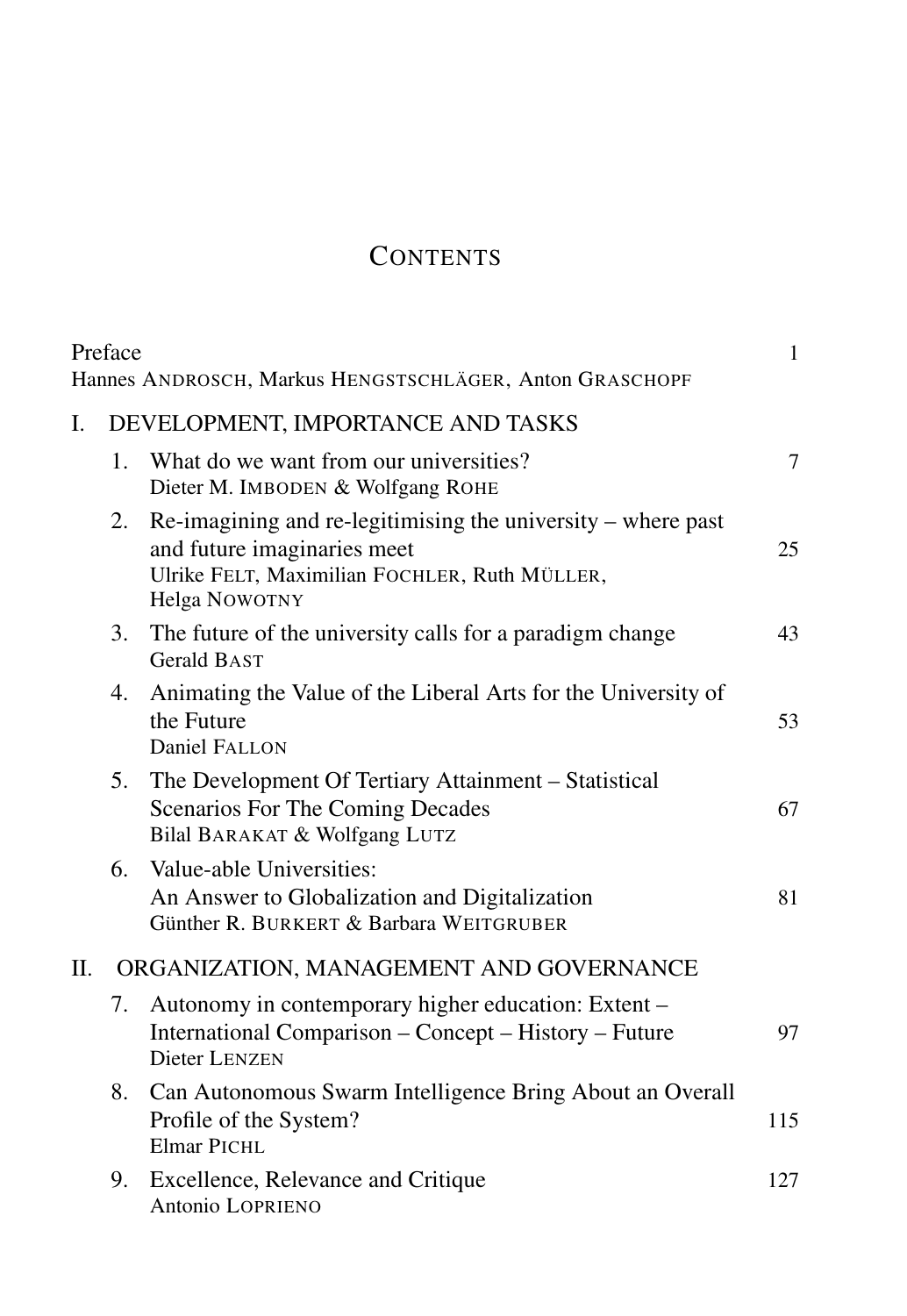# ii CONTENTS

|     | 10. The happy Sisyphus: Wishes and reality at Austria's<br>universities<br>Oliver VITOUCH                                                                             | 143 |
|-----|-----------------------------------------------------------------------------------------------------------------------------------------------------------------------|-----|
|     | 11. Austria – A Model Country in Education and Research?<br>Hans SÜNKEL                                                                                               | 149 |
|     | 12. Performance Agreements in Austria: A Case of Simultaneous<br>Under- and Over-Steering<br>Michael STAMPFER                                                         | 159 |
|     | 13. Career options and working conditions academics<br><b>Hans PECHAR</b>                                                                                             | 175 |
| Ш.  | <b>GLOBAL KNOWLEDGE AREA AND DIGITALIZATION</b>                                                                                                                       |     |
|     | 14. Universities in the Digital Age: From the medieval <i>universitas</i><br>to the global knowledge network hub<br>Hannes ANDROSCH, Johannes GADNER, Anton GRASCHOPF | 191 |
|     | 15. A European dilemma? The disintegration of education,<br>research and collaboration<br>Mats BENNER & Sylvia SCHWAAG SERGER                                         | 211 |
|     | 16. Digital teaching and learning at a traditional university<br>Martin WIRSING                                                                                       | 227 |
|     | 17. Higher Education Institutions Need Strategies for the Digital<br>Age<br>Dr. Jörg DRÄGER, Julius-David FRIEDRICH, Lisa MORDHORST,<br>Ulrich MÜLLER, Ronny RÖWERT   | 243 |
|     | 18. Reframing universities' global engagement for an open society<br>Marijk VAN DER WENDE                                                                             | 259 |
|     | 19. A Third Way for Europe's Higher Education System: Between<br>American and Asian dreams and realities<br>Peter SCOTT                                               | 273 |
|     | 20. What comes after the americanization of the university?<br>Georg WINCKLER                                                                                         | 291 |
| IV. | DIFFERENTIATION AND DIVERSIFICATION                                                                                                                                   |     |
|     | 21. Disciplines and Doubts<br>Sascha SPOUN & Sebastian WEINER                                                                                                         | 309 |
|     | 22. It's the Innovation, Stupid<br>Wolfgang KNOLL & Claudia von der LINDEN                                                                                            | 317 |
|     | 23. The Role of IST Austria in the National Research Landscape<br>Thomas A. HENZINGER                                                                                 | 325 |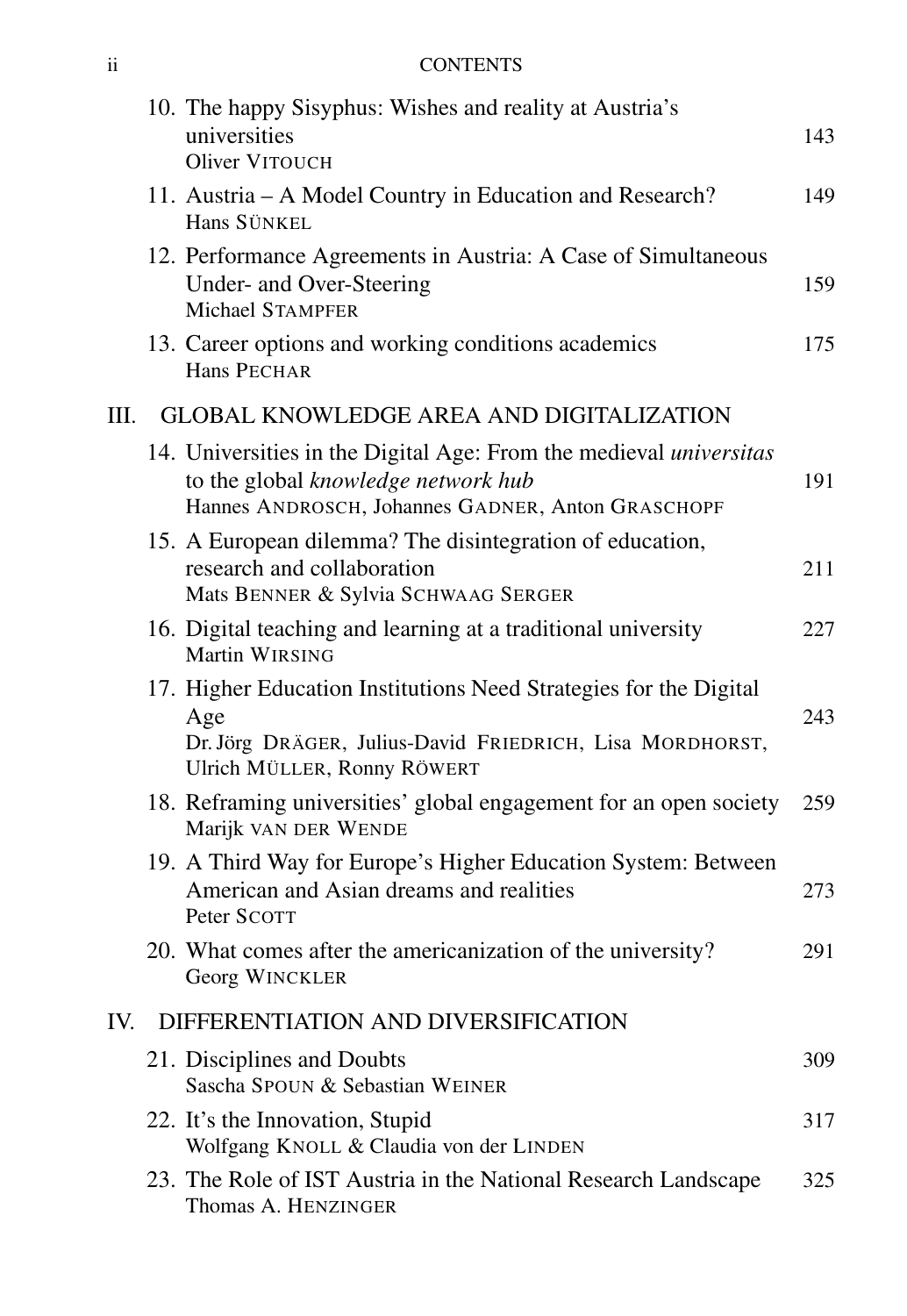| <b>CONTENTS</b>                                                                                                                                              | iii |
|--------------------------------------------------------------------------------------------------------------------------------------------------------------|-----|
| 24. Research Funding in a Multipolar, Increasingly Interdependent<br>World<br>Wilhelm KRULL & Antje TEPPERWIEN                                               | 333 |
| 25. University education: Quo vadis?<br>The future and responsibilities of the universities from the<br>perspective of business<br>Peter SCHWAB/Anita GUFLER | 347 |
| 26. Universities as Hotbeds of Innovation<br>Klara SEKANINA                                                                                                  | 361 |
| 27. Open Innovation Hub University: The Vision and Challenge of<br>a Strategic Reorientation<br>Gertraud LEIMÜLLER                                           | 369 |
| 28. Development Opportunities for Austrian Private Universities<br>Karl WÖBER                                                                                | 387 |
| 29. Austrian Universities of Applied Sciences – Different but<br>Equally Valued Institutions of Higher Education<br><b>Helmut HOLZINGER</b>                  | 403 |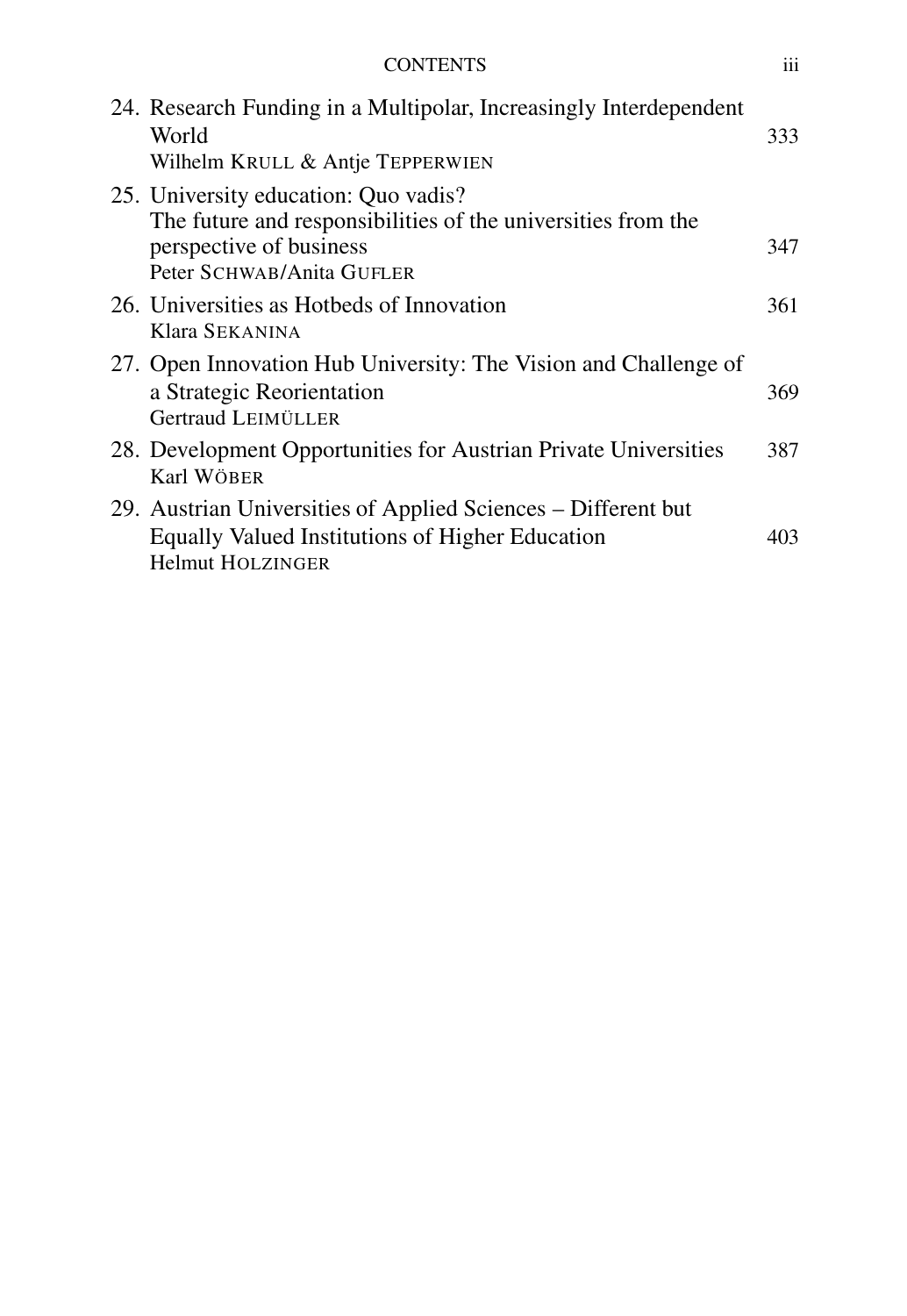# 17.

# HIGHER EDUCATION INSTITUTIONS NEED STRATEGIES FOR THE DIGITAL AGE

# Dr. Jörg DRÄGER, Julius-David FRIEDRICH, Lisa MORDHORST, Ulrich MÜLLER, Ronny RÖWERT

CHE Centre for Higher Education (Centrum für Hochschulentwicklung)

## ABSTRACT

*Digitalization is changing our higher education institutions – a transition that needs to be shaped. Higher education teaching and learning would particularly benefit from comprehensive use of digitalization. Nevertheless, most German higher education institutions are far from adopting a strategic approach. It is now time for higher education leaders to assume responsibility for developing strategies for the digital age. To this end, we analyze two approaches. Digitalization can contribute to modernization, for example, by helping an institution to overcome existing challenges such as an increasingly heterogeneous student body. Going further, higher education institutions could also use digitalization to enhance their profiles and link it closely to a specific institutional identity. Using national and international case studies, we depict various options for enhancing one's profile, some of which are only made possible through digitalization.*

# STRATEGIES OF HIGHER EDUCATION INSTITUTIONS AND DIGITALIZATION

#### DIGITALIZATION IS SHAPING SOCIETY AND HIGHER EDUCATION INSTITUTIONS

The CD collection? It has long since been replaced by music streaming services. Online shopping and online banking have likewise become routine for many people. Car-sharing services enable finding and booking nearby rental cars via mobile apps, and they can now be found in almost every large city. New opportunities are also being opened up within the field of medicine: in the past, doctors could only rely on their own knowledge and the corresponding scientific literature for diagnoses and decisions about treatment. Nowadays, thanks to artificial intelligence technology such as "Dr. Watson," it is possible to evaluate a wide range of research-based data to find the evidence-based information relevant for treatment. Digitalization involves changes in almost all aspects of society.

The formative effects of digitalization also become evident in higher education institutions. Digitalization is affecting higher education institutions as a whole, result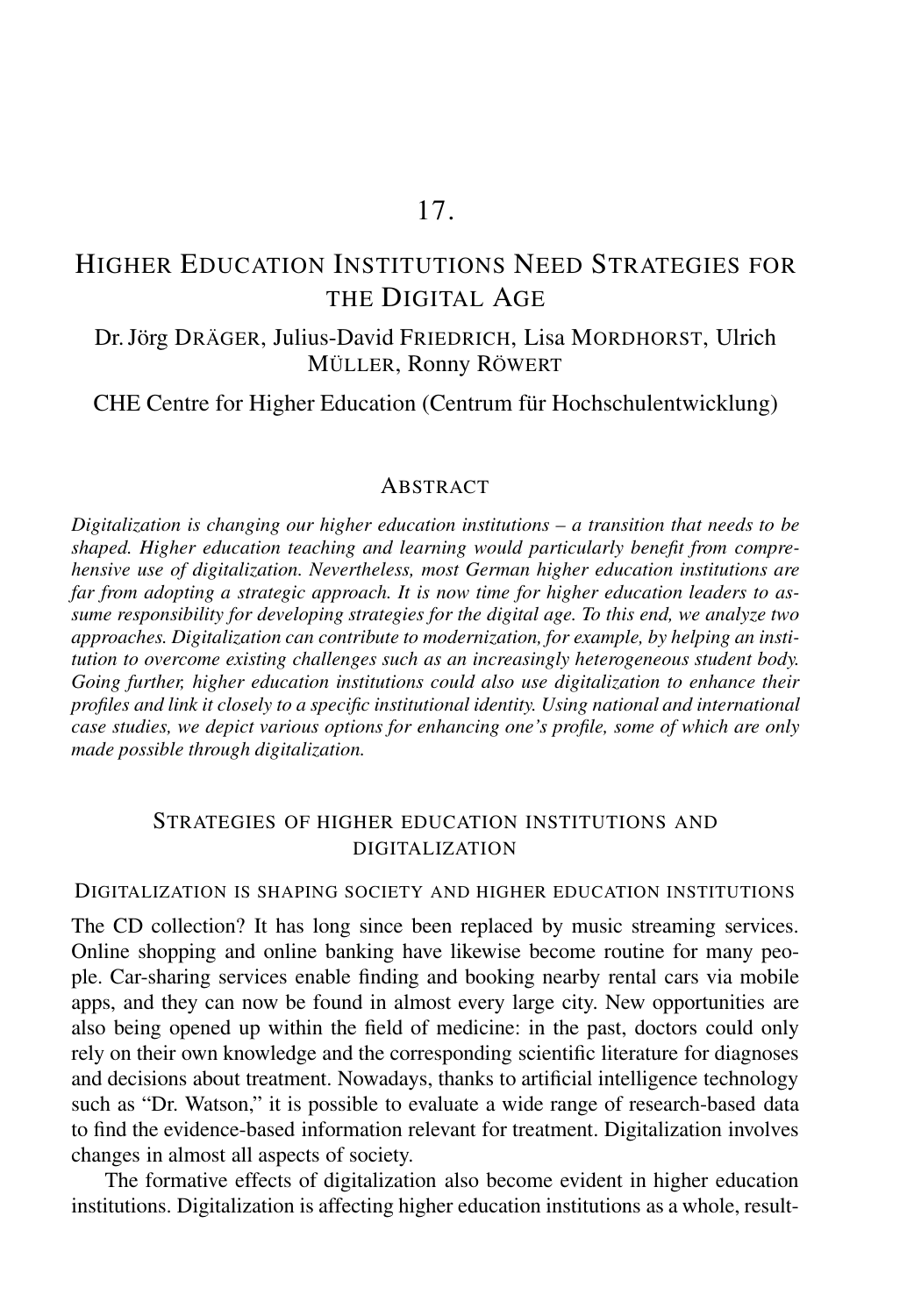ing in consequences for the three academic missions (teaching, research and "third mission"<sup>1</sup> ) as well as for administration.

 *Teaching* can benefit considerably from digitalization: With digital technologies, learning paths and learning pace can be tailored to the individual needs and abilities of each student. Re-using content (e.g., in the form of videos) allows teachers to intensify the individual mentoring of students and to discuss the contents of the previously shared learning videos in lectures or seminars. The technology does not replace teachers; instead, it changes their role from conveyer of knowledge to mentor for learning.

Additionally, online teamwork opens up new didactic possibilities. Online learning communities can collaborate independent of location and without additional teachers. Online teamwork makes it possible to facilitate learning in intercultural or transcultural groups, for example, for people who are not able to participate in an exchange program ("virtual mobility"). Furthermore, creative experimentation in multi-media laboratories allows for re-creation of real situations that would, for example, otherwise be very expensive to set up or even dangerous.

 In the field of academic *research*, new opportunities arise not only in research itself but also in the exchange between academics. Employing "big data" can fundamentally alter the approaches to research. In the past, research data was collected for a particular question and evaluated with the goal of answering that question. Using large data sets for research allows for a diametrical approach. Now, posing the question can in some cases follow a discovery. Data sets can be evaluated in their entirety, rather than just as statistical samples. Researchers can discover patterns that, due to their rough granularity, had previously remained undetected. Connections are being uncovered, and even without particular research questions correlations become visible.

Furthermore, digitalization enables new forms of exchange. Digital communication technologies simplify networking among researchers around the world. Virtual research groups can work together using cloud services and video conferencing for quick exchanges, thus avoiding time-consuming business trips.

 In terms of the *third mission*, digital media can facilitate easy exchanges with external actors, for example, for the purpose of effective public dissemination of research results. Open educational resources and open access research databases can be used for wide-ranging public access to academic education and academic knowledge. Furthermore, higher education institutions help shape the change of society by digitalization as a part of their portfolio.

<sup>1</sup> "Third mission" entails those activities (including research findings and their consequences) of higher education institutions that have direct effects on society and the economy, as well as currents from society and the economy that, in turn, shape higher education institutions. Third mission is thus characterized by interaction and can also be described as "transfer of ideas, knowledge and technology" (Innovative Hochschule 2016). It requires recourse to research and/or teaching but goes beyond them. Ideally, third mission contributes to the development of society (E3M-Project 2012; Roessler, Duong & Hachmeister 2015; Henke, Pasternack & Schmid 2016).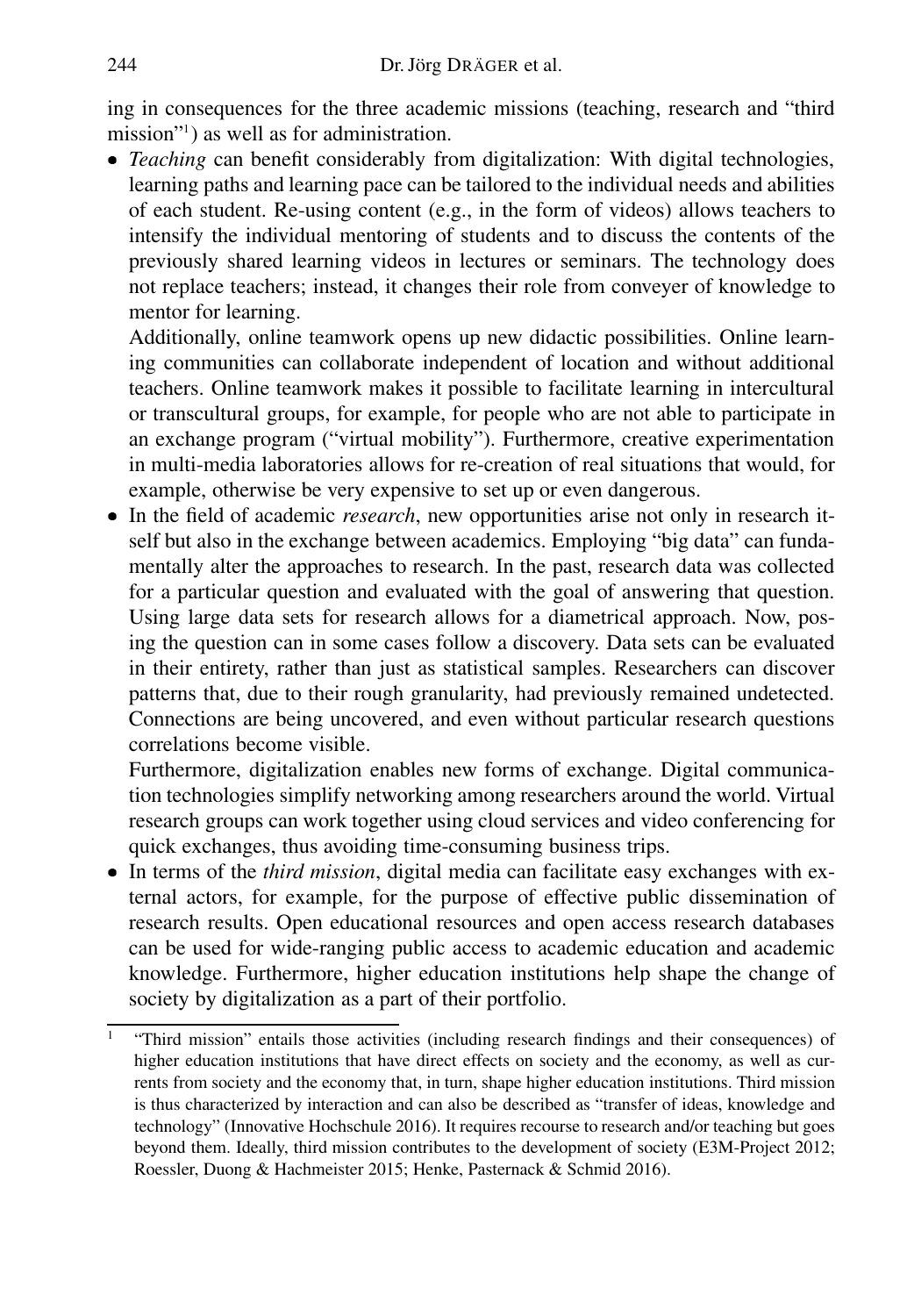With regard to the *administration* of higher education institutions, the use of campus management systems, apps and databases simplifies administrative and service processes. Enrolment and renewal of matriculation can be done by students themselves via the campus management system; certified transcripts can be ordered independently. Using a mobile app, students can check the menu of the cafeteria or organize their library accounts. Digital systems for administering alumni relations and separate online platforms for alumni exchanges are increasingly in use. These software solutions simplify the administrative side of student support.

# HIGHER EDUCATION INSTITUTIONS SHOULD USE DIGITALIZATION STRATEGICALLY

Higher education institutions operate in a segment of society that is being lastingly shaped and changed by digitalization. They, themselves, are part of this change. However, these processes of change are not taking place strategically in many German higher education institutions, especially in the area of teaching. Higher education institutions could proactively make use of digitalization in exactly this core activity.

Digital learning formats are only selectively becoming part of teaching in German institutions of higher education. This was shown in the Centre for Higher Education (CHE) study "Students' Perspectives on Learning with Digital Media" ("Lernen mit digitalen Medien aus Studierendenperspektive," Persike & Friedrich 2016), which was prepared in the framework of the *Higher Education Forum on Digitalization*. Only one out of five students use the complete spectrum of digital media, such as learning games and social communications tools, for educational purposes. If digital media were an obligatory part of the learning process, it is more likely that they would actually be used (ibid.).

Currently, positive examples of the use of digital media in teaching scenarios can mostly be traced back to the engagement of individual instructors. Digitalization is seldom a part of a comprehensive and institutionalized strategy for higher education; it rarely truly shapes the everyday life of students. In this sense, digitalization of teaching continues to have a limited effect on German higher education institutions, and much potential remains unused. With the engagement of individual professors, partial enrichment of teaching by use of digital media is possible, but nothing more.

# MANAGEMENT OF HIGHER EDUCATION INSTITUTIONS MUST STRATEGICALLY EMBED DIGITALIZATION

If digitalization is to be used for the development of higher education institutions, an overarching strategy is needed. If instructors adopt methods for using digital media individually and without centralized support, direction and coordination, the process of digitalizing higher education will become a laborious and disconnected endeavor. For that reason, a new approach is necessary. Higher education leadership must proactively shape the change process brought about by digitalization and ensure strategic orientation for the entire institution.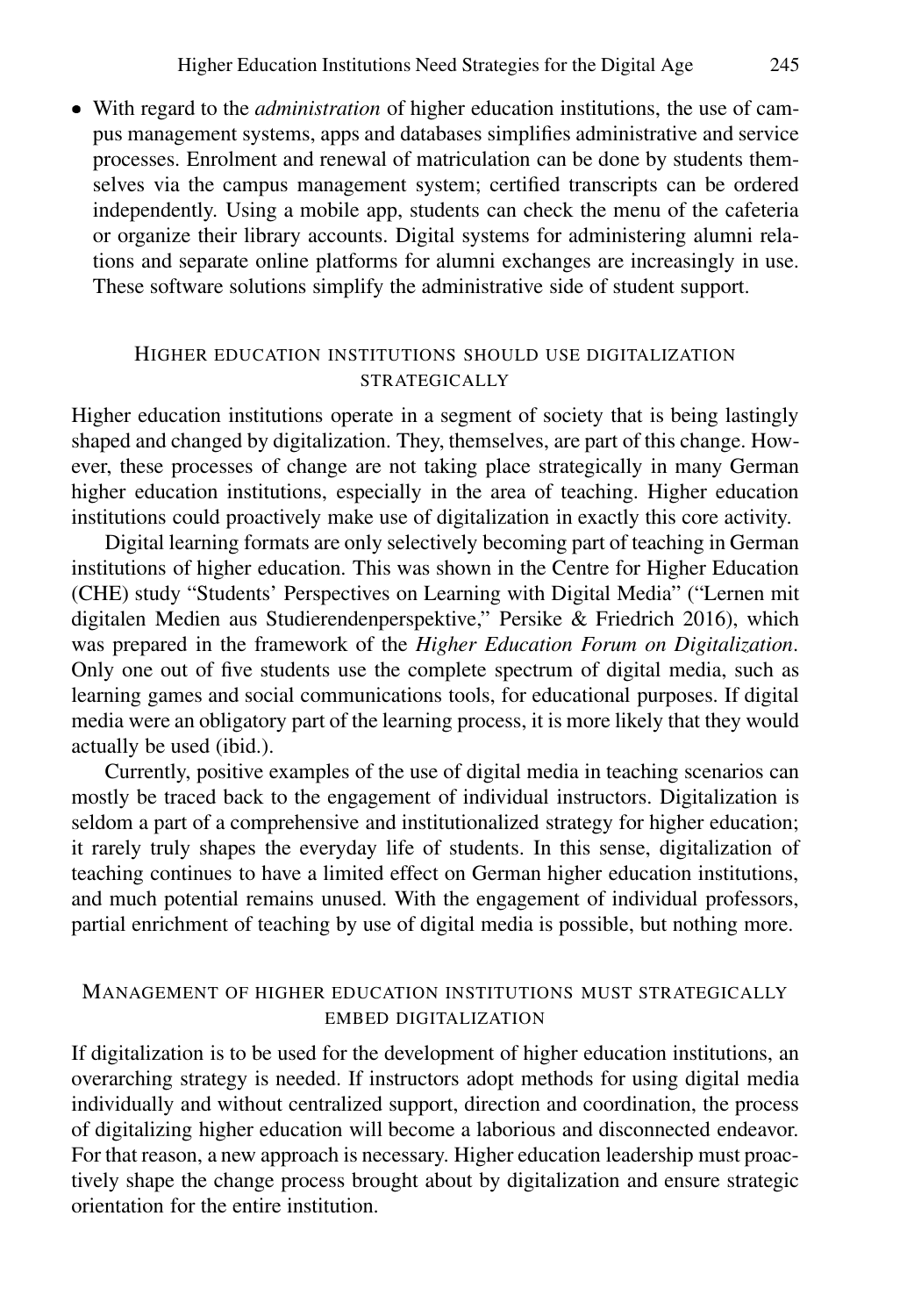In terms of the origination and implementation of a higher education strategy for the digital age, it is not only a matter of building an appropriate digital infrastructure (e.g., institutional networks with sufficient server capacities and comprehensive access to Wi-Fi<sup>2</sup> ), but also a matter of shaping the profiles of the three missions (teaching, research and third mission), of adapting the organizational structure and culture – including comprehensive professional education for staff, and of "carving" strategic decisions "in stone" (for example, if the teaching method of "inverted classrooms"<sup>3</sup> becomes a common practice, large lecture halls will become less important.)

Of course, higher education institutions depend on engaged professors – but decentralized activities that are part of a bigger picture that interlinks activities and defines both common goals and an agreed-upon approach, have a very different effect compared with the detached initiatives of some individuals. Higher education leaders need to put digitalization in the service of the overall institutional strategy as best as possible – that is, to think about how the individual parts fit together and how to set up a suitable framework to bring about an overall institutional structure. Such a process, like every change management process, can only succeed if all actors, higher education leaders, students, and staff alike work together constructively and with full participation.

Higher education leaders face the challenge of tying loosen threads apart to develop and implement a suitable overall approach. In short, a strategy for the digital age is needed, not just a digital strategy. A strategy of this sort must also meet the minimal standards at the process level, for instance, a systematic SWOT analysis as the foundation and objective grounding for such considerations is indispensable. The formation of the strategy and the definition of goals should also not be imposed top-down, as a lack of acceptance would certainly follow. Instead, a feedback process should be implemented, so that not only the expertise of the responsible vice president is noticed and taken into account, but also the know-how of experienced pioneers in the field of teaching, as well as the reticence of skeptics.

Implementation of the defined objectives also requires coordination of structures, processes and activities. A systematic implementation of the strategy must be built upon operational management, including incentive structures, for instance. Only by doing so will it be possible to bundle existing and planned individual measures and align them with the overall strategy that supports the institution's mission.

Fundamentally, higher education institutions can pursue two different paths in their strategic approach to digitalization. On the one hand, digitalization can be used for modernization. In this case, existing *challenges* will be addressed by adopting digital solution strategies. On the other hand, higher education institutions can deploy digitalization to shape their institutional profile – in this case, *institutional identity* will be directly linked to digital formats. In both cases the activities required for digitalization should be aligned with the institution's goals, even though the first approach

<sup>2</sup> For additional information on digital infrastructure see Thuy (2016).

<sup>3</sup> In this form of inverted learning, the transmission of information takes place outside of the lecture, for example, via videos that are made available for the students. Deepening that knowledge and exchanges about the material take place when students and teachers are physically present.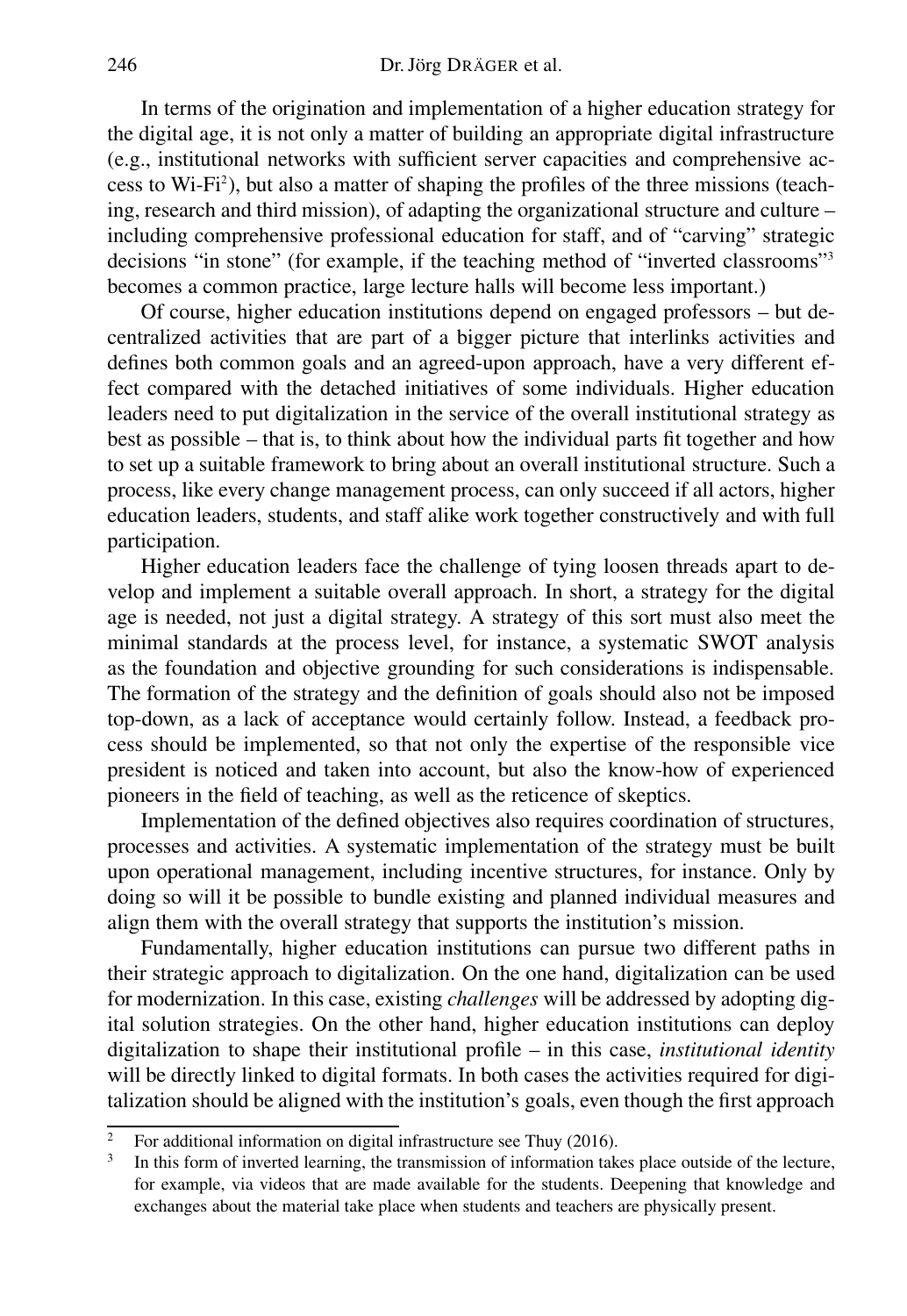(modernization) is limited to systematic coordination and organization of digitalization's potential for solving problems. In the second case (shaping one's mission and profile), however, there is a close and prominent link between the institution's identity and digitalization. Digitalization contributes significantly to the implementation of the institution's mission; in part, it would not even be attainable without digitalization.

## ADDRESSING CHALLENGES: MODERNIZATION VIA DIGITALIZATION

The leadership level at many higher education institutions still sees digitalization itself as a challenge to be overcome. The opposite is the case. If properly integrated, the possibilities of digitalization can be used to master challenges that higher education institutions are confronted with anyway.

In concrete terms: A key challenge for higher education institutions is a student body that is continually increasing in size and is becoming ever more heterogeneous. In Germany, more than half of the cohort of a given birth year will enroll in higher education – it is becoming the normality (Dräger  $\&$  Ziegele 2014). People who enroll are not only the traditional 19-year-old secondary school graduates but also persons with master craftsman certificates, single fathers, or female managers. A variety of educational biographies has replaced the "traditional" student. Higher education institutions have to adapt to this new diversity and adjust the system so that students who, for example, must cope with multiple burdens or who are first-generation students will be able to complete the course of study successfully. Among other measures, this requires low-threshold introductory classes and orientation courses, preventative measures aimed at reducing the drop-out rate, and early and effective vocational guidance. Digitalization opens up new opportunities in this area. There is considerable potential in personalizing courses of study, which can be simplified by digitalization. Personalized digital education options can be offered according to prior knowledge and personal needs, which either enables students to autonomously tailor an individual curriculum or allows institutions to provide guidance for students by creating pre-structured programs and learning units. The latter is particularly helpful for students who find it difficult to assess their own abilities or the requirements and the variety of offerings at higher education institutions. The problem of dropping out can partially be addressed if, instead of a single large examination at the end of the semester, digital means are used for continuous monitoring of learning progresses and direct feedback, consequently identifying knowledge gaps during the learning process and allowing for effective countermeasures in the course of the semester. Personalized learning or continuous assessments are unquestionably also possible in on-site teaching. However, as a result of the current large number of students, analog equivalents are hardly affordable. A professor can ensure personalized learning for a student group of 10, but this is impossible for 500 students. Methods such as the inverted classroom format can create opportunities for a more intensive exchange between professors and students.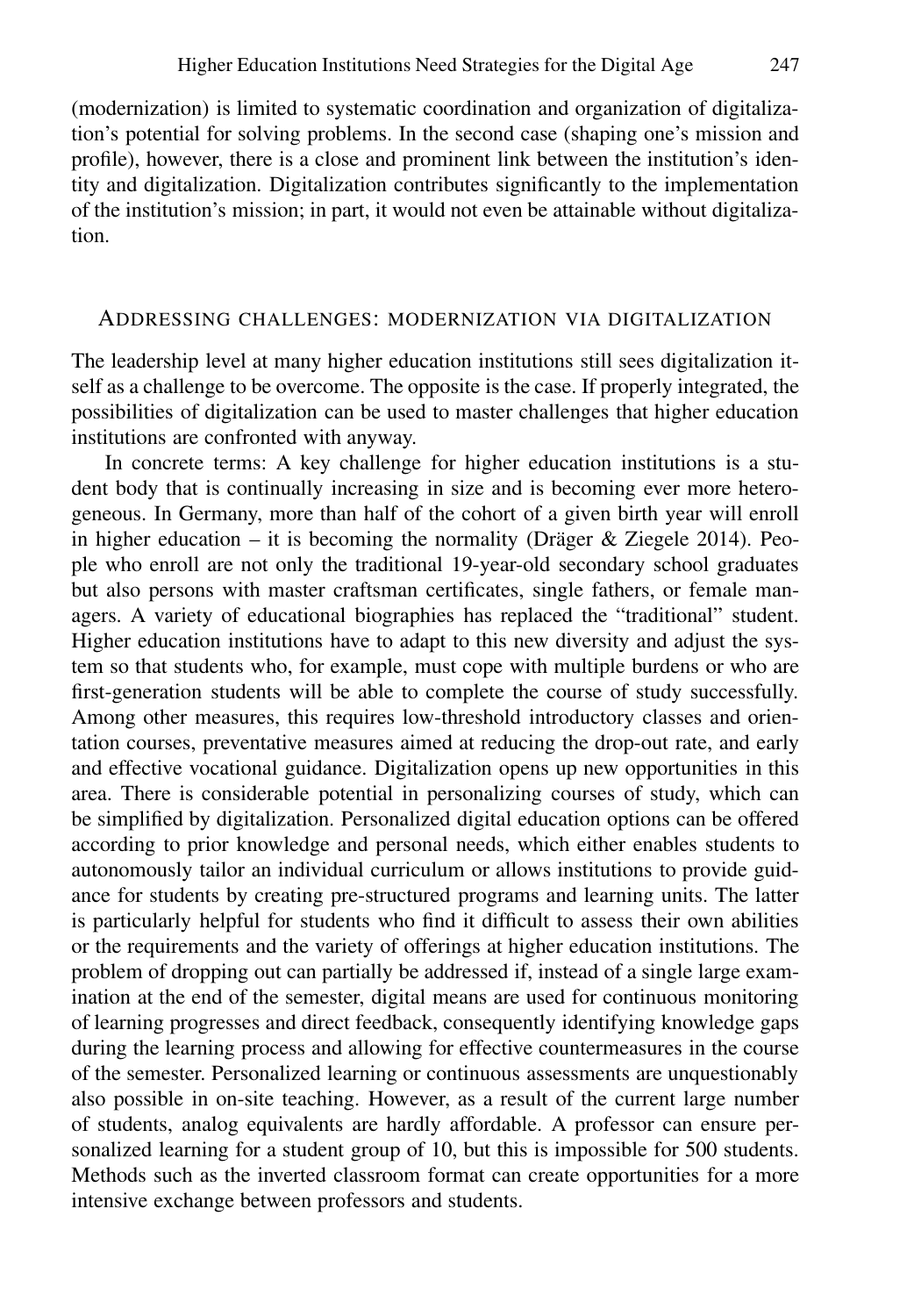Digital technologies are used in many fields, and they are not sparing higher education. As a result, it is not a matter of *whether* they will be applied, but rather *how* they can be applied sensibly for the benefit of all students. That means it is not an either-or question, digital or analog, but a matter of successful hybrid formats. It is long overdue that higher education institutions use the opportunities of digitalization purposefully and strategically to address current and future challenges proactively.

Digitalization can thus be understood and used as a means for modernizing teaching, research, third mission and higher education institutions' administration to successfully deal with the increasing heterogeneity of students, to manage the trend of academization and to provide individual support despite large numbers of students. Digitalization also contributes to modernization in terms of general technological measures such as infrastructure (Wi-Fi) that are (or should be) implemented in all higher education institutions as part of a "digital mainstreaming."

# FOCUSING INSTITUTIONAL IDENTITY: SHAPING ONE'S MISSION AND PROFILE WITH DIGITALIZATION

Digitalization can be used for modernization in the sense of (better) mastering existing challenges. Going beyond that, however, higher education institutions can gain competitive advantages by using digitalization to sharpen their missions and profiles. Appropriate strategies for the digital age tie the institution's identity directly to its digital offerings. If, for example, continuing education is an area the institution chooses to focus on, it can be enhanced by digital courses and increase its reach significantly. While modernization through digitalization is compulsory, developing an institutional identity through digitalization is optional.

Higher education institutions can and should use the opportunities presented by digitalization to attain their desired profile and the portfolio of offerings that they are aiming for. Thus they can better reach the intended target groups and achieve the strategic development goals they have defined. This potential can only be realized if higher education institutions link digitalization to their strategy – that is, the achievement of their overarching goals and the means to achieve them. Consequently, as noted earlier, it is essential for university leaders to act as a driving force.

The following German and international examples show some options of how higher education institutions can shape their mission and profile in the area of teaching. The examples illustrate how the technological possibilities of digitalization can support various strategic directions. They also highlight possible unique selling points. The examples demonstrate how the digital components shape or will shape each institution's identity. This can take place both on an overarching institutional level and on the level of sub-units, such as individual faculties – as sub-units also represent and enhance the image of the institution as a whole. Furthermore, mission shaping is also conceivable as an effort across multiple institutions, for example in associations of higher education institutions. In all three categories, higher education leaders are responsible for setting up the necessary framework, for ensuring that the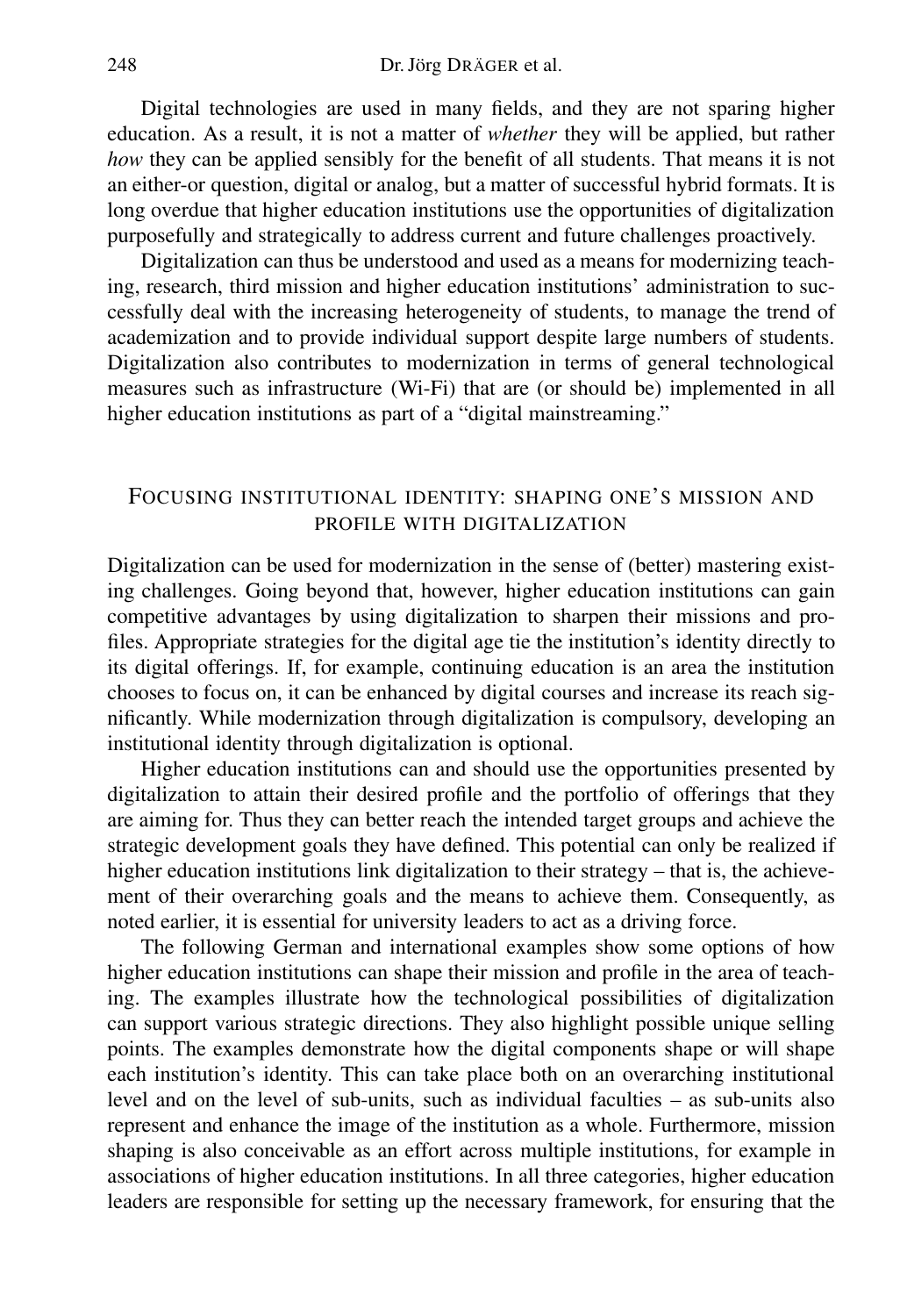activities related to digitalization are strategically embedded, and for ensuring the implementation of the institution's strategy by digitalization.

The options for shaping institutional identity overlap in part not only in the themes they address but also in how the technological means are used. Some courses of development, missions and profiles would simply not be possible without digitalization, while others are merely strengthened by digitalization. The list of strategic options is by no means exhaustive. The possibilities discussed are intended to serve as examples and as food for thought.<sup>4</sup>

# DIVERSITY-SERVING UNIVERSITY

With nearly 42,000 students, the University of Duisburg-Essen is one of the ten largest universities in Germany. The university is situated in the middle of a region that is undergoing an immense structural change. The university's digitalization activities are linked to the goal of enabling "non-traditional" students to successfully complete their degrees. More than half of the students at the University in Duisburg-Essen are "educational climbers" – a higher share than at any other university in Germany (Universität Duisburg-Essen 2013). The young university defines itself as a higher education institution that serves diversity – including a Vice Rectorate for Diversity Management – and uses the technical possibilities of digitalization to meet these ends (ibid.).

Consequently, the university's development plan includes the target of implementing e-learning elements in each course of study by 2020 (Liebscher et al. 2015; Rektorat der Universität Duisburg-Essen 2015). The university's main approach is the development and establishment of blended-learning formats as a flexible solution for the key target group of students who, for non-academic reasons (e.g., family, profession) are not able to be present at all classroom meetings. By means of alternating phases of learning on-site and learning in digital learning environments, flexible formats are created to meet this demand while simultaneously reacting to the requirements that are relevant to the university's student body.

The financial support received from the *Qualitätspakt Lehre<sup>5</sup>* has been used to develop a technical infrastructure that enables the use of blended-learning approaches across the entire university (Universität Duisburg-Essen 2016). This includes, for example, the introduction of a system that allows for computer-assisted exercises and tests with direct evaluation of individually provided tasks as well as automated feedback (Goedicke 2016).

<sup>4</sup> It should be noted that the examples have been selected based on the organizations' external portrayal. These are purely conceptual examples, which are not based on empirical investigation. To what extent the self-representations of the institutions reflect the reality is beyond the scope of this paper.

<sup>&</sup>lt;sup>5</sup> Qualitätspakt Lehre is a quality pact for teaching. This funding line by the German Federal Ministry of Education and Research, in cooperation with the states, aims to strengthen the role of teaching at universities and universities of applied science, as well as art and music colleges (BMBF 2017).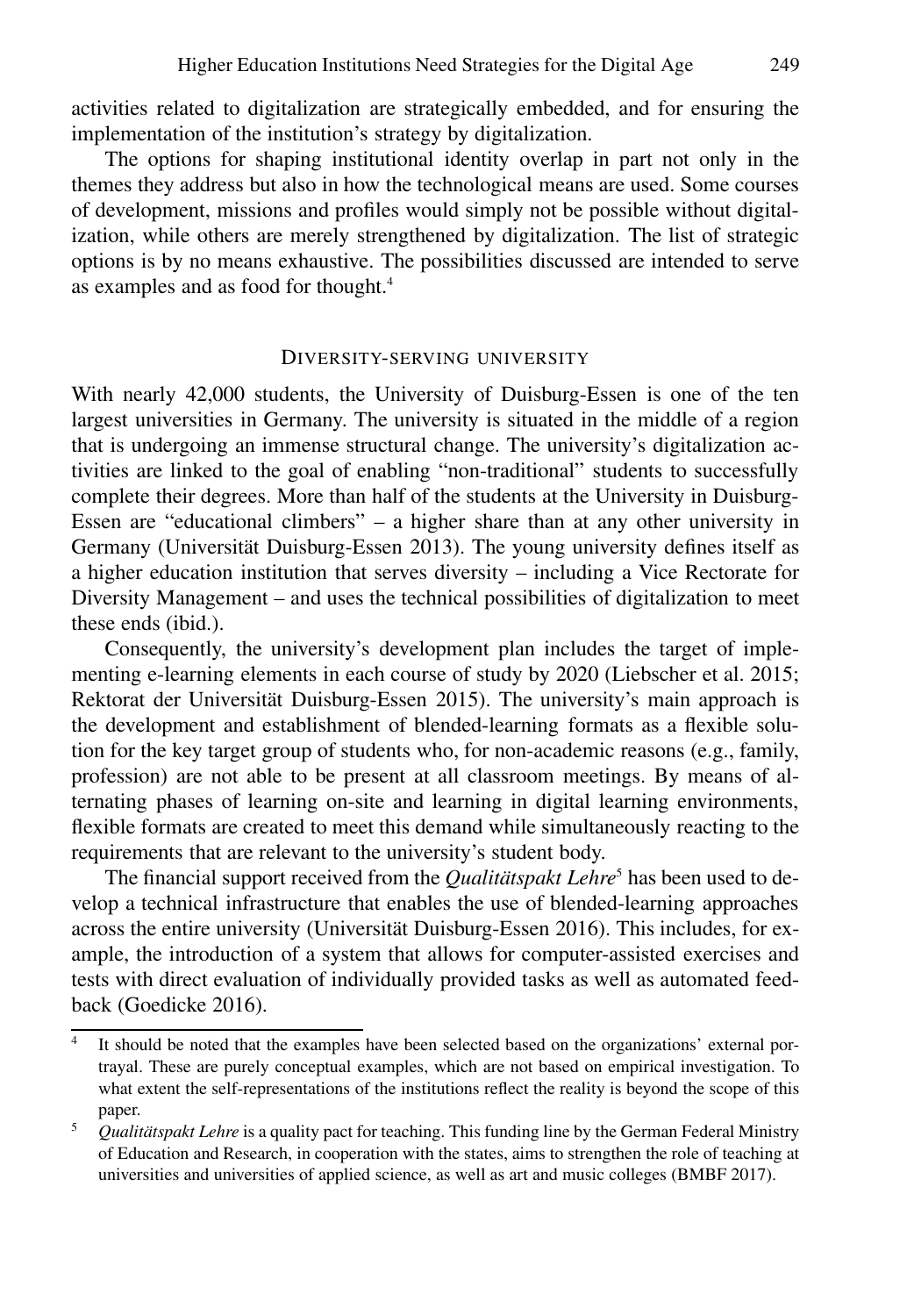As part of an economics module, a lecture with more than 700 participants was extended by use of online tutorials, exercises and tests based on virtual feedback, as well as a Moodle course, enabling students to learn independent of place and time. The results of the project and the strategy process in general show that the use of e-learning formats can motivate students, promote successful courses of studies, and enhance the flexibility of studying (Berthold, Jorzik & Meyer-Guckel 2015).

#### CONTINUING-EDUCATION UNIVERSITY

The higher education consortium Virtual University of Applied Sciences (*Virtuelle Fachhochschule*) is a multi-state association of universities of applied sciences that offers accredited bachelor's and master's online study programs for professionals. The universities of applied sciences form a virtual network and have agreed upon common curricula, and examination and study regulations. Students can freely choose at which institution within the consortium they want to enroll and take their examinations. Online support and on-site seminars are both managed according to unified standards.

The virtual consortium offers flexible courses of study, particularly for the increasing group of professionals with limited time. In doing so, the increasing need for life-long learning in addition to a career is met alongside simultaneously enhanced demands ("industry 4.0", "knowledge society"). The universities participating in the program thus make the field of continuing education a more prominent part of their profile. Beyond the online study programs, the members of the consortium also offer their on-site students the opportunity to take modules from the range of online courses (idw 2001).

## OPEN-ADMISSIONS UNIVERSITY

Arizona State University, with nearly 80,000 students and 300 study subjects, is the largest campus-based university in the United States. Its strategic goal, similar to the University of Duisburg-Essen, is to enable all students, including those from nonacademic backgrounds, to complete their degree programs successfully. To meet its goal, Arizona State University starts at admissions. The university has introduced a far-reaching policy of openness: as part of its *Global Freshman Academy* any person anywhere in the world may participate in its introductory classes free of charge, with no admission tests or access restrictions. These classes are equivalent to the first year of college, and the credits are fully transferable to the regular courses of study. Final admission is determined by the students' achievement in the online courses. There is little risk for students; no tuition fees are due until after successful completion of the examinations, and the costs of less than \$6,000 for the first year of study are moderate by American standards (Dräger & Müller-Eiselt 2015).

The University is not afraid of on-site studies being crowded out by the online offerings. Quite the contrary: the University expects the digital introductory year for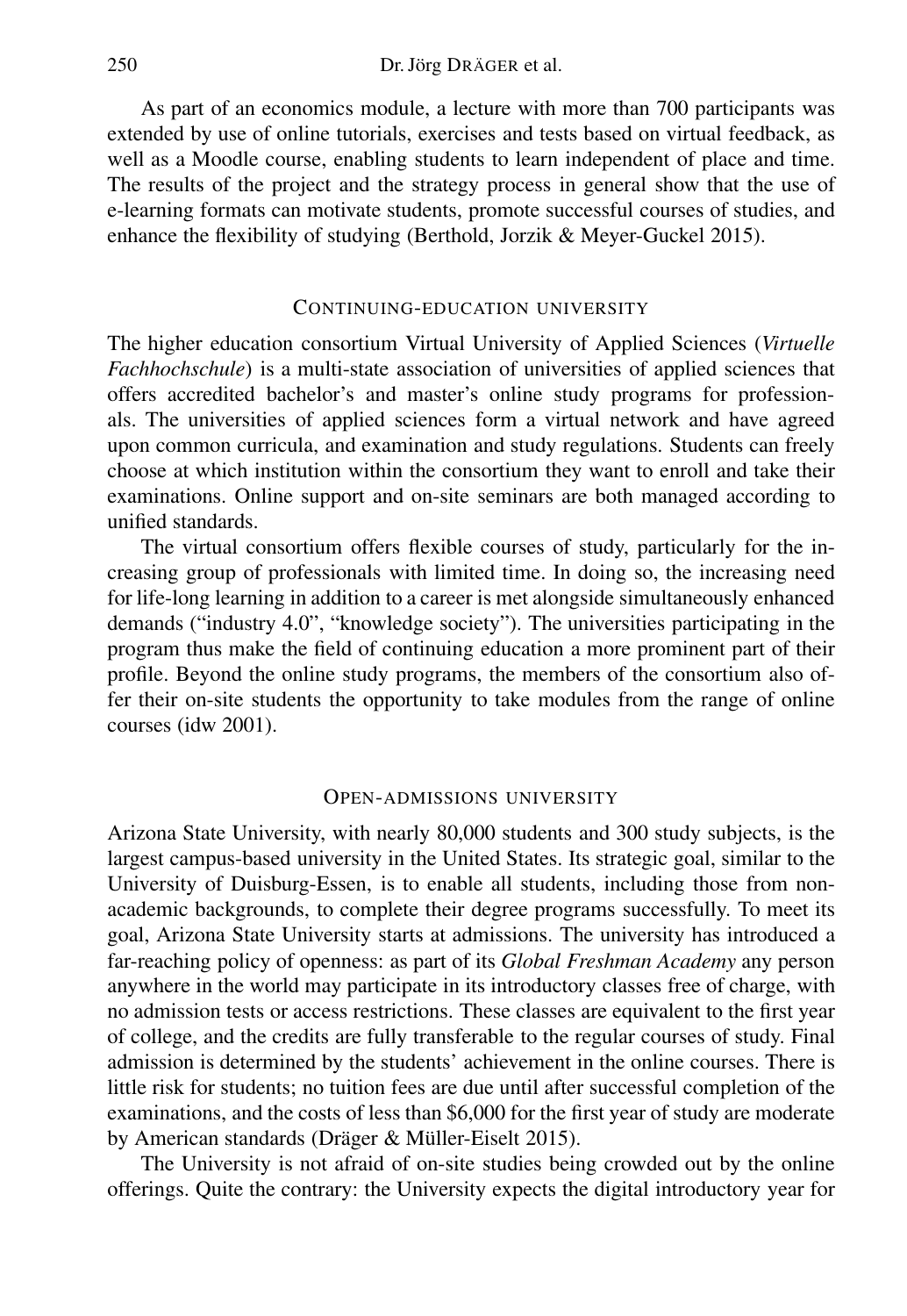everyone to be positive marketing and attract new target groups, particularly "nontraditional" and international students (ibid.).

#### THE GUIDANCE UNIVERSITY

The increasingly heterogeneous student body has varying needs concerning teaching and learning. Digitalization of teaching makes it possible for the contents to be tailored to meet individual styles, spaces and goals in learning, as well as to give immediate feedback or to systematically use peer-learning elements.

In addition to personalization at the level of the individual contents of learning, analysis of student data also offers the possibility of recommending courses, or of finding indicators that point toward whether or not a student will pass a course. This is the approach taken by Austin Peay State University in Clarksville, Tennessee (ibid.). With its "Degree Compass", the University has created a system for course recommendations that offers suggestions for courses best matching the student's ability based on the student's previous performance, as well as on the results of fellow students in previous years. In this manner, the system recommends courses that the student is most likely to pass, and thus makes successful graduation more probable. This is both an opportunity and a risk. On the one hand, the risk of dropping out is minimized, but on the other hand, there is a risk that students will blindly rely on the recommendations and no longer follow their own interests.

Using appropriate systems allows for identification of students who are most likely to fail several courses and who are therefore at greater risk of dropping out. These at-risk students can, for example, benefit from student counselling to identify their individual difficulties and prevent dropping out at a later stage. Personalization as a means of shaping university's identity always entails the difficulty of maintaining a balance between protecting an individual's opportunities for personal development on the one hand and using the possibilities of big-data analysis to improve the probability of successfully completing a course of study on the other. At the same time, it is important to find means of utilizing student data that fit appropriately with the idea of data sovereignty<sup>6</sup>.

#### WORKING WITHIN UNIVERSITY CONSORTIA

While the collective action of the Virtual University of Applied Sciences (see CONTINUING-EDUCATION UNIVERSITY, above) primarily uses online study programs to create a flexible educational model, the Bavarian Virtual University *(Virtuelle Hochschule Bayern*), a consortium of Bavarian universities and universities of applied sciences, is taking a different approach. The multi-university platform enables on-site students enrolled at a Bavarian university to take part in the high-quality

<sup>6</sup> For a possible multi-dimensional approach to the subject, see "Rethinking Privacy Self-Management and Data Sovereignty in the Age of Big Data. Considerations for Future Policy Regimes in the United States and the European Union" (De Mooy 2017).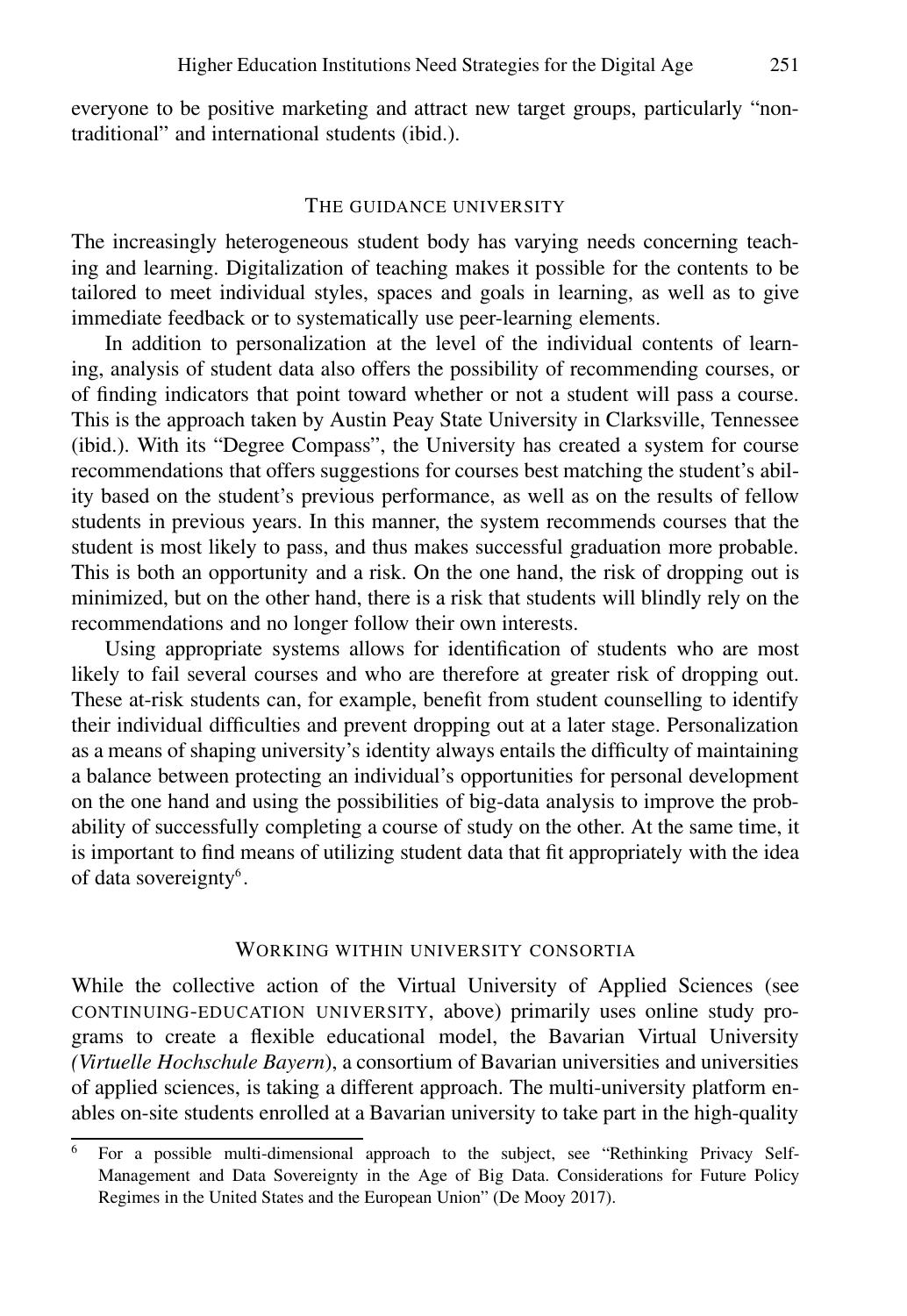online courses offered by other universities free of charge and to have the credits transferred to their home institution. The development of courses is done collaboratively within the consortium. Following a two-step process, all universities within the consortium are invited to propose new courses. After the members have contractually agreed to recognize these courses, the consortium then decides which course production will be supported. With this approach, cross-university division of labor in terms of enlarging and extending the offerings of in-person courses is sensibly supported by digitalization. The appeal of higher education is also improved by course formats that are spatially and temporally flexible (Hochschulforum Digitalisierung 2016).

Online teaching consortia can also help to retain niche subjects, since not all courses have to take place at a particular university; instead, online courses can also be used by other universities.

#### THE SOCIALLY-ORIENTED UNIVERSITY

In order to enable public access to academic knowledge, the cross-university initiative Hamburg Open Online University develops online learning formats that are open to everyone. With this approach, the state's institutions of higher education are meeting the demand for open educational resources. Simultaneously, the initiative offers interested citizens the opportunity to take part in interdisciplinary project teams and contribute to the conception and creation of publications. Hamburg's six public higher education institutions aim to strengthen their profile as regionally networked actors. Simultaneously, they position themselves in the field of opening up higher education for new target groups. The initiative also strengthens the city of Hamburg in its role as a center of science and digitalization (Hamburger Zentrum für Universitäres Lehren und Lernen 2016). Such an initiative can also be connected to the third mission.

#### THE CREDENTIALING UNIVERSITY

An extreme case, for which there is not yet a comprehensive example in reality but which could nevertheless become possible with digital approaches, would be a purely credentialing university. An institution of this type would specialize in auditing skills gained informally online and transforming these into university credits, or to compile credits that were collected in online seminars of other universities to form a recognized university degree. Such an institution could develop flexible models that enable students to convert ECTS points which they already obtained, to accumulate them, or to gain credit for tested skills and bundle these into a university degree.

Such institutions of higher education would require neither their own professors nor their own campus. However, with this altered model of a university, personal interaction as a key element in the processes of learning and development would be lost. For that reason, it would likely be a niche model, which could only be used for particular target groups. For the majority of first-generation students this model of a purely credentialing university would not really be an option, because this target group, in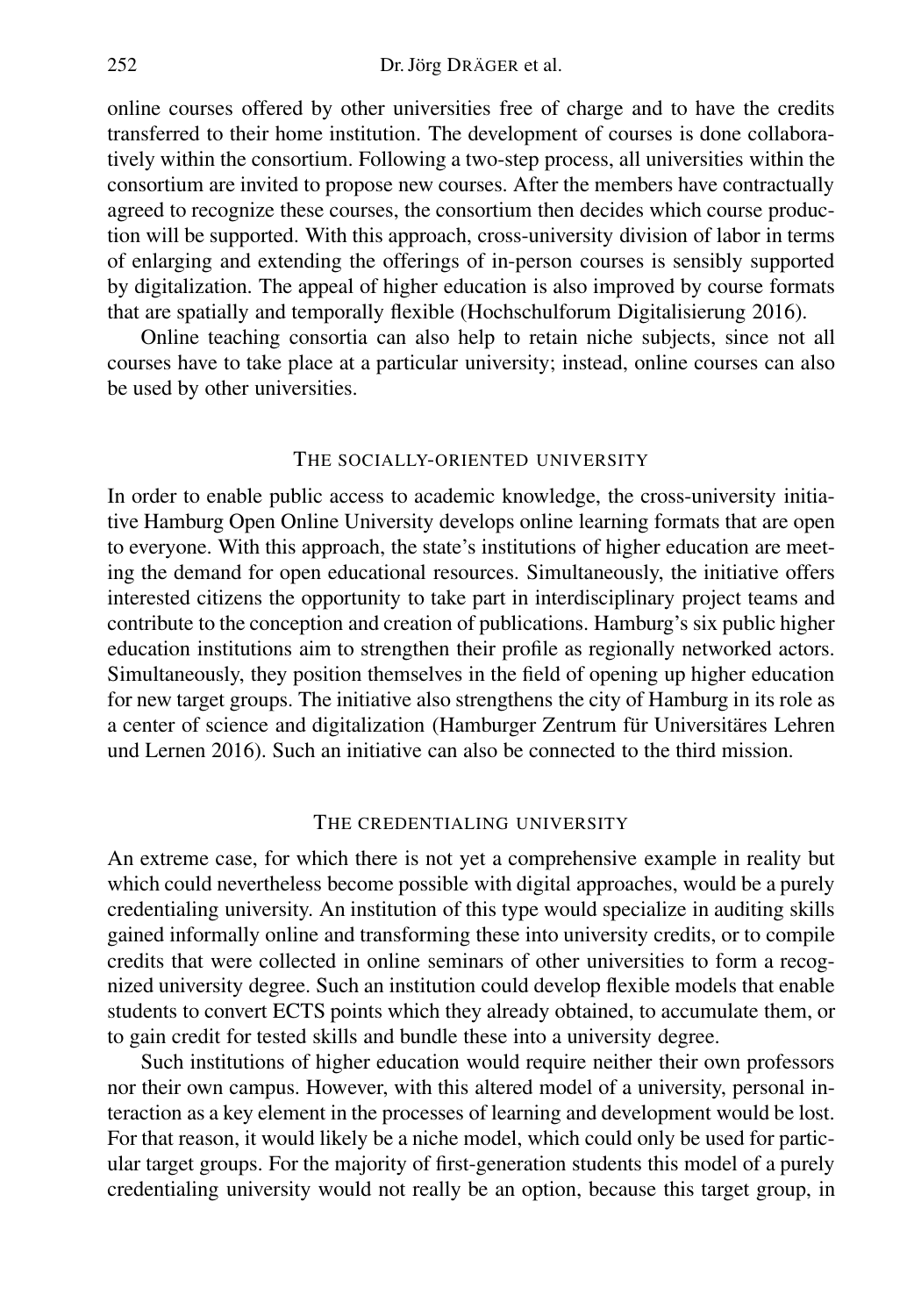particular, benefits greatly from intensive personal, and in-person interactions with teachers and advisors on their path to successfully completing their degree.

This type of institution does not yet exist in Germany. Given the current state of German regulation of higher education, it would also not be realizable. However in other countries, it would be possible. In the United States, Western Governors University offers a mixture of credentialing and teaching skills. Existing skills can be recognized by examination. The additional skills needed for a degree can be gained in online courses (WGU 2016; Dräger & Müller Eiselt 2015).

## A UNIVERSITY SPECIALIZING IN DIGITAL TEACHING SUPPORT

In addition shaping one's mission and profile via study programs, entirely new possibilities open up for a higher education institution to make a name for itself in offering support structures for digital teaching and learning. Teachers need technical and didactic support to implement digital teaching, and not all higher education institutions provide this kind of assistance and support. Organizations offering help with the production and pedagogical implementation of digital teaching could become another opportunity for shaping one's profile. A fully-owned subsidiary of the Lübeck University of Applied Sciences, "oncampus GmbH", has specialized in offering part-time online distance-learning study programs and online continuing education courses in Germany, as well as supporting instructors in creating these courses. In addition, the organization has introduced the opportunity for interested instructors to create MOOCs, which are then offered on the platform "mooin." At the end of some courses, it is possible to take an examination at partner institutions, meaning students can obtain ECTS points for these MOOCs (on campus 2016).

# **CONCLUSION**

In a diverse higher education system, not all institutions will rely on digitalization to the same extent or in the same way – but in the medium term no higher education institution will be able to manage without them. Digitalization is changing higher education institutions. It enables them to handle existing challenges – and to find entirely new ways of reaching their development goals. While modernization by digitalization is certainly necessary, it is up to higher education institutions to go further and link digitalization closely to their institutional identity and use it to enhance their mission and profile.

Higher education institutions that understand more quickly and more convincingly than others how to utilize digitalization to serve their general strategy have a great opportunity to use the benefits of digitalization for their overarching goals. However, it is inevitable that some institutions will run into dead ends during this innovation process.

In the long term, advantages will accrue to higher education institutions that actively shape the process of transformation instead of just observing it passively. In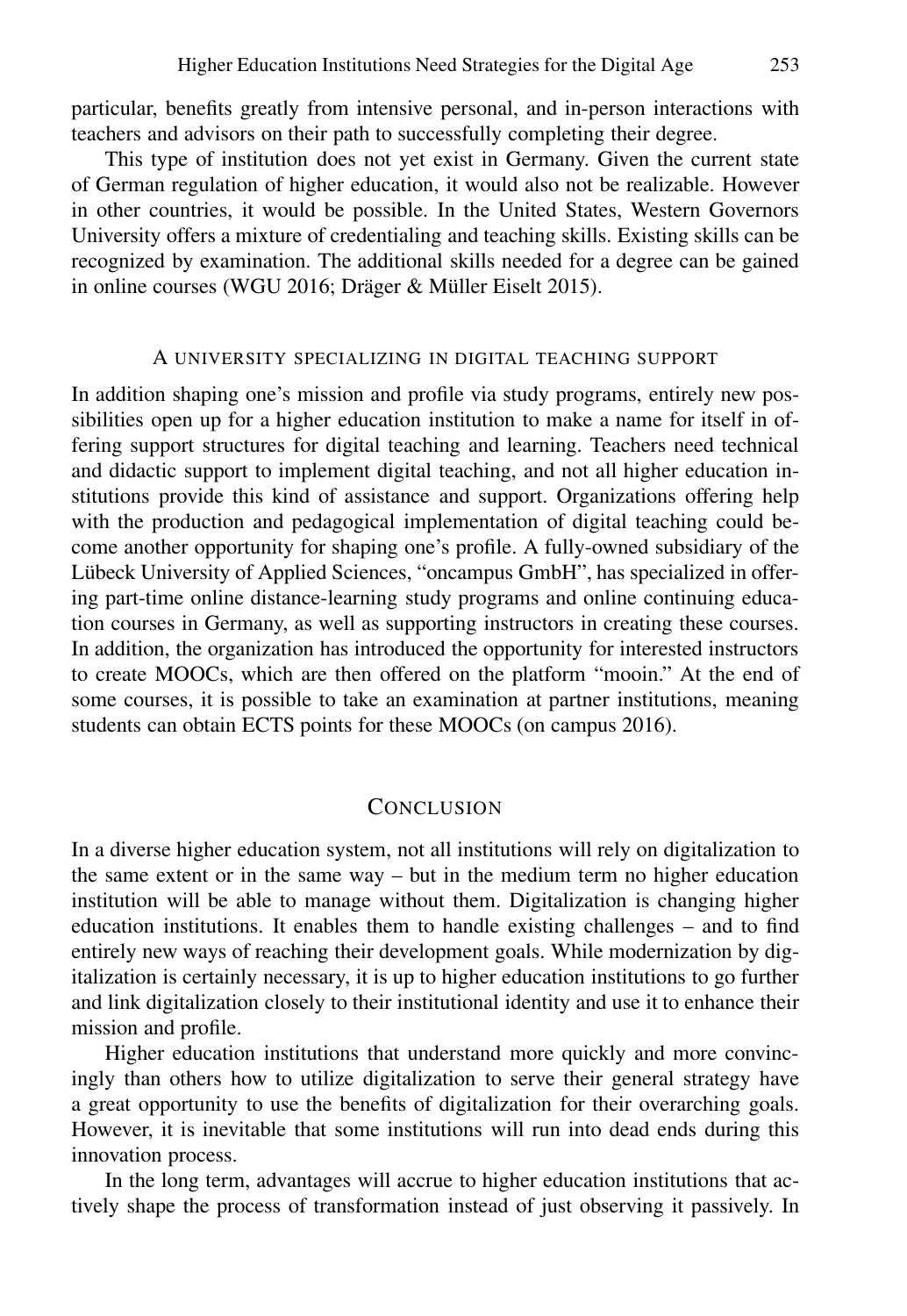order to use digital media systematically and holistically, higher education institutions need strategies for the digital age. The conception and implementation of such a strategy cannot simply be delegated to special representatives for e-learning, to the directors of computing centers or to CIOs. Higher education leaders must promote the development and implementation of an adequate and stringent strategy, while cooperating with institutional stakeholders.

Last, but not least: The options for shaping one's institutional identity discussed above show a remarkable positive effect, when looked at as a whole. Through digitalization, teaching regains a place in the strategic focus of higher education institutions. The design of teaching was, for a long time, more the individual concern of professors and seldom consciously used as a means to shape the profile of higher education institutions. The reputation of an institution has mainly been determined by its research and in parts by the content of its course offerings, but not by its teaching methods. Higher education institutions such as Maastricht University with its problem-based learning, remain the exception (University Maastricht 2016). It is to be welcomed that digitalization and the related options to shape mission and profile contribute to a clear appreciation of teaching.

| <b>PROFILE</b>                         | <b>PARAPHRASED</b><br><b>KEY ASPECT OF</b><br>THE PROFILE                                                                        | <b>EXAMPLE</b>                                 | <b>PRIMARY</b><br><b>TARGET</b><br><b>GROUP</b>                                                   | <b>APPROACH</b>                                                                                                                                                                                                       |
|----------------------------------------|----------------------------------------------------------------------------------------------------------------------------------|------------------------------------------------|---------------------------------------------------------------------------------------------------|-----------------------------------------------------------------------------------------------------------------------------------------------------------------------------------------------------------------------|
| Diversity-<br>serving uni-<br>versity  | "We carefully<br>consider students'<br>backgrounds and<br>needs."                                                                | University of<br>Duisburg-Essen                | "Non-<br>traditional"<br>students                                                                 | Flexible formats for stud-<br>ies, blended-learning ap-<br>proach in the breadth of<br>courses of studies.                                                                                                            |
| Continuing-<br>education<br>university | "We enable flex-<br>ibly scheduled<br>coursework."                                                                               | Virtual Univer-<br>sity of Applied<br>Sciences | Professionals                                                                                     | Mainly online study pro-<br>grams, a higher-education<br>association reaches critical<br>mass.                                                                                                                        |
| Open-<br>admissions<br>university      | "Potential stu-<br>dents obtain ac-<br>cess to higher<br>education on a<br>trial basis with-<br>out an entrance<br>examination." | Arizona State<br>University                    | People from<br>non-academic<br>backgrounds<br>who are in-<br>terested in<br>university<br>studies | Digital introductory year<br>without limitations in ac-<br>cess: entry-level classes<br>are available free of<br>charge, credits for on-<br>line courses count towards<br>a university degree (exam-<br>ination fees) |
| The guidance<br>university             | "We prevent<br>dropping out and<br>ensure successful<br>studies."                                                                | <b>Austin Peay</b><br><b>State University</b>  | Prospective<br>students who<br>are success-<br>oriented or<br>risk-averse                         | Analysis of data to en-<br>hance students' academic<br>success and orientation                                                                                                                                        |

*Table 1: Overview of options how to shape university's missions and profiles*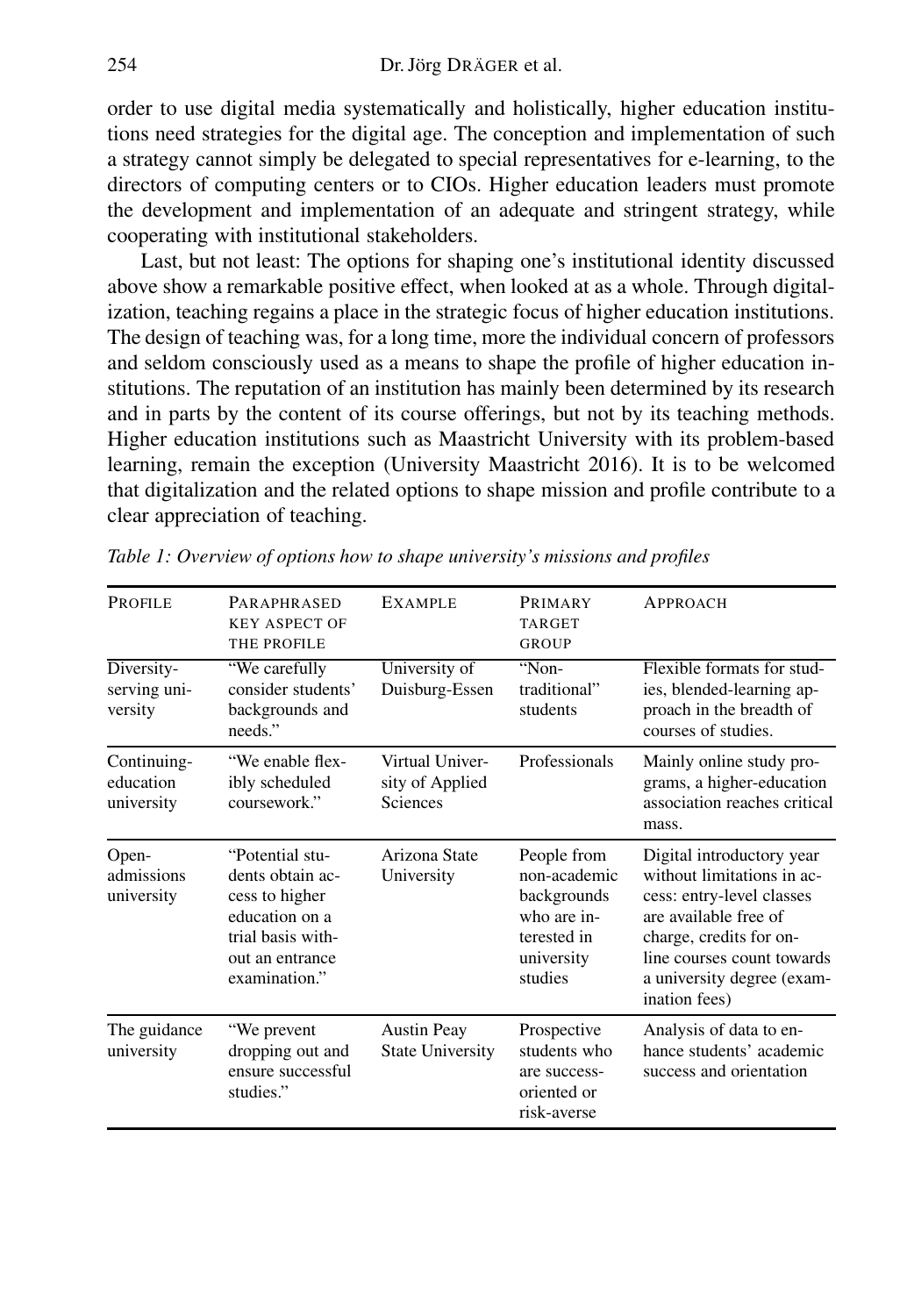| Higher Education Institutions Need Strategies for the Digital Age |  | 255 |
|-------------------------------------------------------------------|--|-----|
|                                                                   |  |     |

| <b>PROFILE</b>                                                    | <b>PARAPHRASED</b><br><b>KEY ASPECT OF</b><br>THE PROFILE                              | <b>EXAMPLE</b>                                                                                                                                  | PRIMARY<br><b>TARGET</b><br><b>GROUP</b>                                                                                                           | <b>APPROACH</b>                                                                                                                                                                                                                                                                                       |
|-------------------------------------------------------------------|----------------------------------------------------------------------------------------|-------------------------------------------------------------------------------------------------------------------------------------------------|----------------------------------------------------------------------------------------------------------------------------------------------------|-------------------------------------------------------------------------------------------------------------------------------------------------------------------------------------------------------------------------------------------------------------------------------------------------------|
| Working<br>within uni-<br>versity con-<br>sortia                  | "Whoever comes<br>to us has access<br>to an extensive<br>set of program<br>offerings." | Bavarian Vir-<br>tual University                                                                                                                | <b>Students</b><br>at member<br>universities                                                                                                       | Production of online<br>courses (cooperation<br>among member institu-<br>tions) with mutual guaran-<br>tee of recognition                                                                                                                                                                             |
| The socially-<br>oriented<br>university                           | "Students, in-<br>structors and<br>citizens learn<br>from researching<br>together."    | Hamburg Open<br>Online Univer-<br>sity                                                                                                          | Members of<br>society with<br>interest in<br>academic<br>issues                                                                                    | Open, collaborative learn-<br>ing platform for all public<br>higher education institu-<br>tions in Hamburg                                                                                                                                                                                            |
| The cre-<br>dentialing<br>university                              | "We certify your<br>knowledge and<br>your skills."                                     | To date, no<br>example exists<br>in Germany. In<br>the USA, first<br>efforts have<br>been made.<br>e.g., at Western<br>Governors<br>University. | Students who<br>have gained<br>knowledge<br>and skills<br>$(e.g., via on-$<br>line courses)<br>but have no<br>certification<br>or formal<br>degree | 1.) Online examinations<br>of previously acquired<br>knowledge and skills, con-<br>version into certificates<br>that are recognized at the<br>higher education institu-<br>tion<br>2.) Bundling of online<br>course offerings (e.g.,<br>MOOCs) into structured<br>curricula and recognized<br>degrees |
| A university<br>specializing<br>in digital<br>teaching<br>support | "We support<br>professors in<br>implementing<br>online courses."                       | oncampus<br>GmbH                                                                                                                                | Professors<br>and other<br>instructors                                                                                                             | Support structures for<br>digital teaching                                                                                                                                                                                                                                                            |

### **BIBLIOGRAPHY**

- Berthold, C., Jorzik, B., & Meyer-Guckel, V. (2015). *Handbuch Studienerfolg.* Accessed on 28 October 2016 from http://www.stifterverband.de/pdf/handbuch\_studienerfolg.pdf
- *BMBF (Ed.) (2017). Qualitätspakt Lehre.* Accessed on 05 May 2017 from http://www.qualitaetspakt-l ehre.de/
- BMBF (Ed.) (2016). *Innovative Hochschule.* Accessed on 15 August 2016 from https://www.bmbf.de/ de/innovative-hochschule-2866.html
- De Mooy, Michelle (2017). Rethinking Privacy Self-Management and Data Sovereignty in the Age of Big Data. Considerations for Future Policy Regimes in the United States and the European Union. Accessed on 26 April 2017 from http://www.bertelsmann-stiftung.de/de/publikationen/publikation /did/rethinking-privacy-self-management-and-data-sovereignty-in-the-age-of-big-data/?tx\_ rsmbs tpublications\_pi2%5Bpage%5D=1&cHash=f7b78f0fb56ebbc4cdccde884361a11c
- Dräger, J., & Müller-Eiselt, R. (2015). *Die digitale Bildungsrevolution Der radikale Wandel des Lernens und wie wir ihn gestalten können.* Munich: Deutsche Verlags-Anstalt.
- Dräger, J. & Ziegele, F. (2014). *Hochschulbildung wird zum Normalfall Ein gesellschaftlicher Wandel und seine Folgen.* Accessed on 10 August 2016 from http://www.che.de/downloads/Hochschulbild ung\_wird\_zum\_Normalfall\_2014.pdf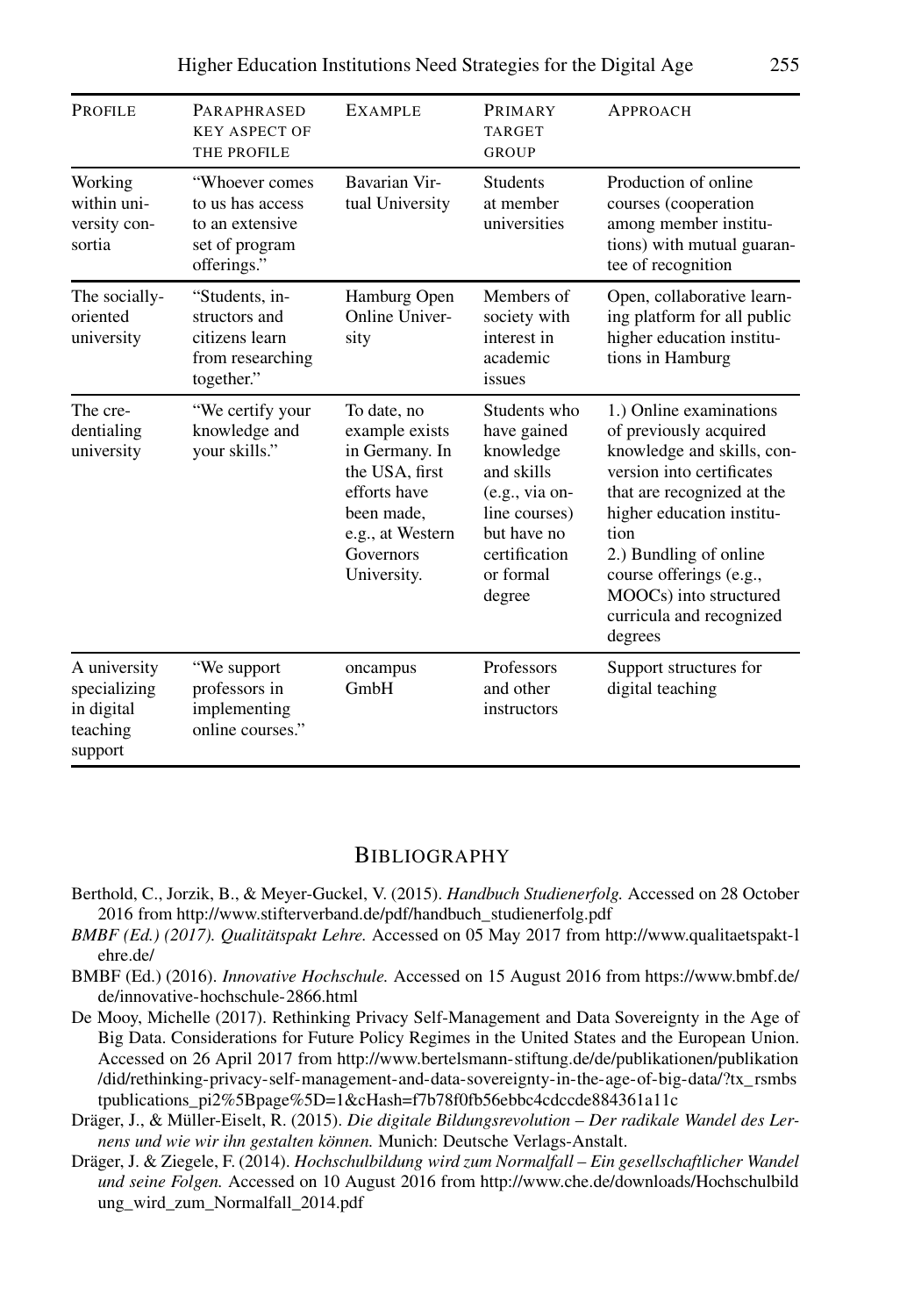- E3M-Projekt (2012). *Green Paper-Forstering and Measuring "Third Mission" in Higher Education Institutions.* Accessed on 10 August 2016 from http://www.e3mproject.eu/docs/Green%20paper-p .pdf
- Goedicke, M. (2016). JACK Ein automatisches Übungs- und Prüfungssystem. Accessed on 28 October 2016 from http://www.s3.uni-duisburg-essen.de/jack/
- Hamburg Open Online University (2016). *Wie lernen wir in Zukunft?* Accessed on 18 October 2016 from http://www.hoou.de/p/konzept-hamburg-open-online-university-hoou/
- Hamburger Zentrum für Universitäres Lehren und Lernen (HUL) (2016). *Hamburg Open Online University (HOOU)*. Accessed on 20 August 2016 from https://www.hul.uni-hamburg.de/schwerpunkt e/digitalisierung-von-lehren-und-lernen/hoou.html
- Henke, J., Pasternack, P., & Schmid, S. (2016). Third Mission von Hochschulen Eine Definition. *Das Hochschulwesen*, pp. 16-22.
- Hochschulforum Digitalisierung (2016). *"Auf Zusammenarbeit setzen!" Paul Rühl von der Virtuellen Hochschule Bayern im Interview*. Accessed on 14 August 2016 from https://hochschulforumdigita lisierung.de/de/blog/paul-ruehl-virtuelle-hochschule-bayern-interview
- idw (2001). *Hochschulverbund Virtuelle Fachhochschule (VFH)gegründet Virtueller Campus für 28.000 Studierende*. Accessed on 29 July 2016 from https://idw-online.de/de/news33627
- Liebscher, J., Petschenka, A., Gollan, H., Heinrich, S., Van Ackeren, I., & Schmid, S. (2015). E-Learning-Strategie an der Universität Duisburg-Essen – mehr als ein Artefakt? *ZFHE* (Vol. 10, Nr. 2), pp. 97-109.
- on campus (2016). *Richtig studieren im Netz.* Accessed on 18 November 2016 from http://www.onca mpus.de/partnerhochschulen.html
- Persike, M., & Friedrich, J.-D. (2016). *Lernen mit digitalen Medien aus Studierendenperspektive. Sonderauswertungen aus dem CHE Hochschulranking für die deutschen Hochschulen.* Accessed on 27 October 2016 from http://www.che.de/downloads/HFD\_AP\_Nr\_17\_Lernen\_mit\_digitalen\_Med ien\_aus\_Studierendenperspektive.pdf
- Rektorat der Universität Duisburg-Essen (Ed.). (2015). *Hochschulentwicklungsplan.* Accessed on 28 October 2016 von https://www.uni-due.de/imperia/md/content/webredaktion/2016/hochschulent wicklungsplan\_2016-20.pdf
- Roessler, I., Duong, S., & Hachmeister, C.-D. (2015). *Welche Missionen haben Hochschulen? Third Mission als Leistung der Fachhochschulen für die und mit der Gesellschaft.* Accessed on 10 August 2016 from http://www.che.de/downloads/CHE\_AP\_182\_Third\_Mission\_an\_Fachhochschulen.pdf
- Thuy, P. (2016). *Finanzierung digitaler Lehre. Themengruppe "Governance & Policies" des Hochschulforums Digitalisierung.* Accessed on 27 October 2016 from https://hochschulforumdigi talisierung.de/sites/default/files/dateien/HFD\_AP\_Nr%2019\_Finanzierung\_digitaler\_Lehre.pdf
- Universität Duisburg-Essen (2013). *10 Jahre Universität Duisburg-Essen.* Duisburg: Der Rektor der Universität Duisburg-Essen. Accessed on 20 August 2016 from https://www.uni-due.de/imperia/m d/content/webredaktion/2015/10-jahre-ude.pdf
- Universität Duisburg-Essen (2016). *Diversity Management*. Accessed on 15 August 2016 from https: //www.uni-due.de/de/universitaet/diversity\_management.php
- Universität Duisburg-Essen (2016). Ziele und Maßnahmen des Qualitätspakts-Lehre-Projekts. Accessed on 28 October 2016 from https://www.uni-due.de/bif/
- University Maastricht (2016). Education. Small-scale and international. Accessed on 18 November 2016 from https://www.maastrichtuniversity.nl/education
- Western Governors University (2016). A School Unlike Other Schools. Accessed on 27 December 2016 from http://www.wgu.edu/about\_WGU/overview#
- ZEIT (2015). *DIE ZEIT Nr. 48/2015, 26. November 2015*. Accessed on 15 August 2016 from http: //www.zeit.de/2015/48/uni-duisburg-essen-ulrich-radtke-hochschulmanagement